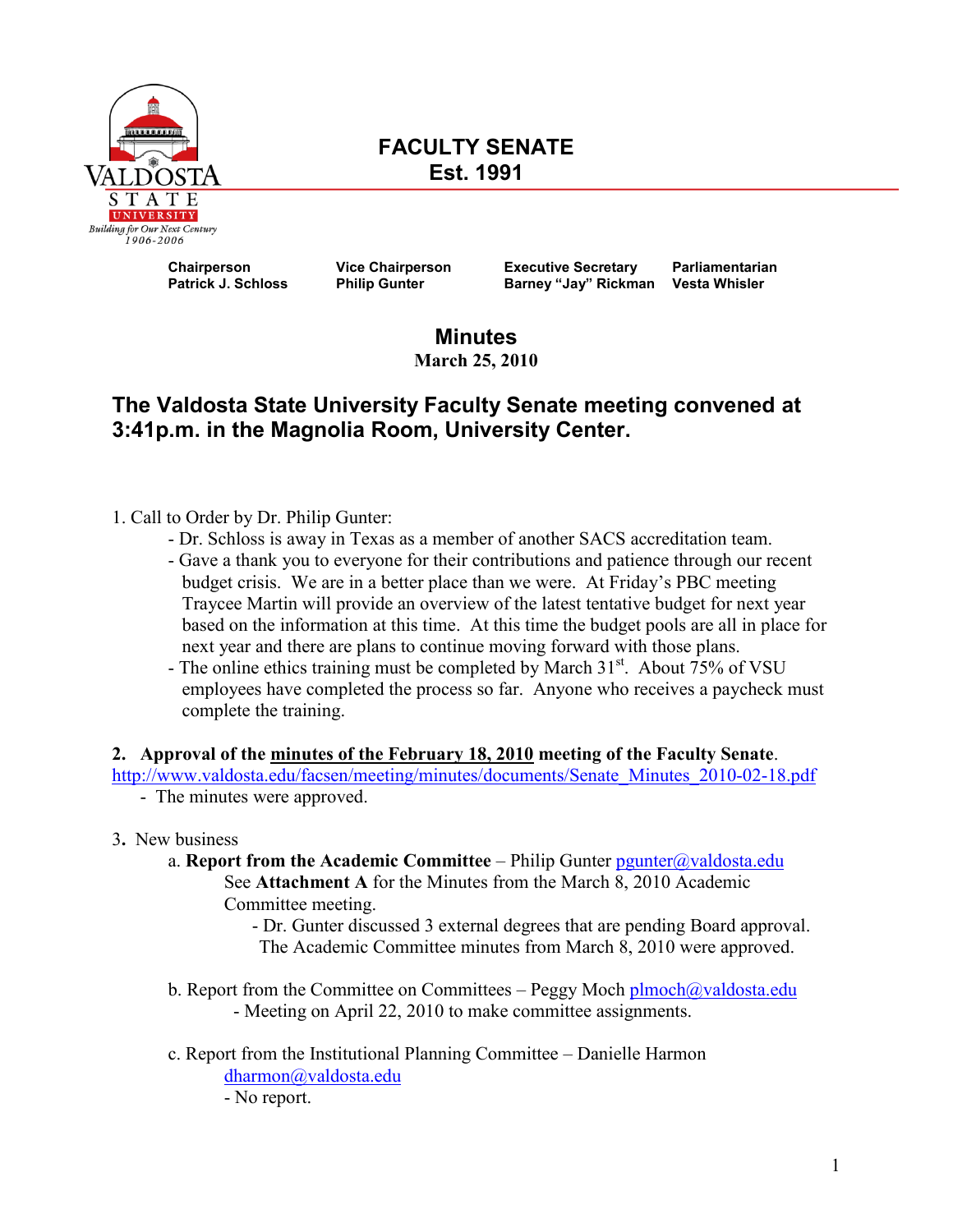- d. Report from the Faculty Affairs Committee –Paul Neal [paneal@valdosta.edu](mailto:paneal@valdosta.edu) - No report.
- e. Report from the Faculty Grievance Committee Theresa Thompson
	- [tthompson@valdosta.edu](mailto:tthompson@valdosta.edu)
	- No report.

f. Report from the Senate Executive Secretary – Jay Rickman birickma@valdosta.edu

1. **Election of the Senate's 2010-2011 Executive Secretary conducted by Nominations Committee Chair Peggy Moch and Parliamentarian Vesta Whisler.** As required by the *Senate Bylaws* (Article I, Section 4), "at the second Faculty Senate meeting of the spring semester, the Nominating Committee will submit at least one name (preferably two names) for the office of Executive Secretary, and, after other nominations have been called for from the floor, the vote will be taken in accordance with Article I, Section 8 of these Bylaws." *Senate Bylaws* (Article I, Section 8), "Voting will be by show of hands unless otherwise ordered by the Senate. Voting for the election of the Executive Secretary, however, will be by paper ballot."

There was motion to dispense with the paper vote and it was accepted. The Faculty Senate voted and selected Dr. Peggy Moch as the Executive Secretary for 2010-2011. Dr. Moch will serve from August 1, 2010 to July 31, 2011.

2. Remind Senators of room change for the Senate's April 15, 2010 meeting. As stated at the Senate's February 18, 2010 meeting, because another group needs the entire UC Magnolia Room on this date, the Senate will meet on April 15, 2010 in Ballroom 1 & 2 of the new Student Union.

 3. **Report from Academic Scheduling & Procedures Committee on the proposed academic calendar for the 2011-2012 academic year. See Attachment B which will be presented by Academic Scheduling & Procedures Committee Chair Elect Dr. Ashok Kumar because Chair Yahya Mat Som had to miss the meeting**.

- Dr. Kumar discussed the proposed calendar. The Faculty Senate voted and approved the proposed 2011-2012 academic calendar.

 4. **Report from Educational Policies Committee for a new policy to limit course withdrawals. See Attachment C for the policy proposed by the EPC. The members of the EPC believe this policy should adequately address the problem of "course shopping." If this new policy is not successful at limiting "course shopping," the committee would then suggest that it consider revising priority registration policy as remanded to the EPC at the Senate's October 15, 2009 meeting**. See minutes of the October 15, 2009 meeting of the Faculty Senate [http://www.valdosta.edu/facsen/meeting/minutes/documents/Senate\\_Minutes\\_2009-10-15.pdf](http://www.valdosta.edu/facsen/meeting/minutes/documents/Senate_Minutes_2009-10-15.pdf)

- Dr. Richard Carpenter discussed the proposed policy. There was a lengthy discussion of concerns from faculty and SGA President Kelli Cody. Lengthening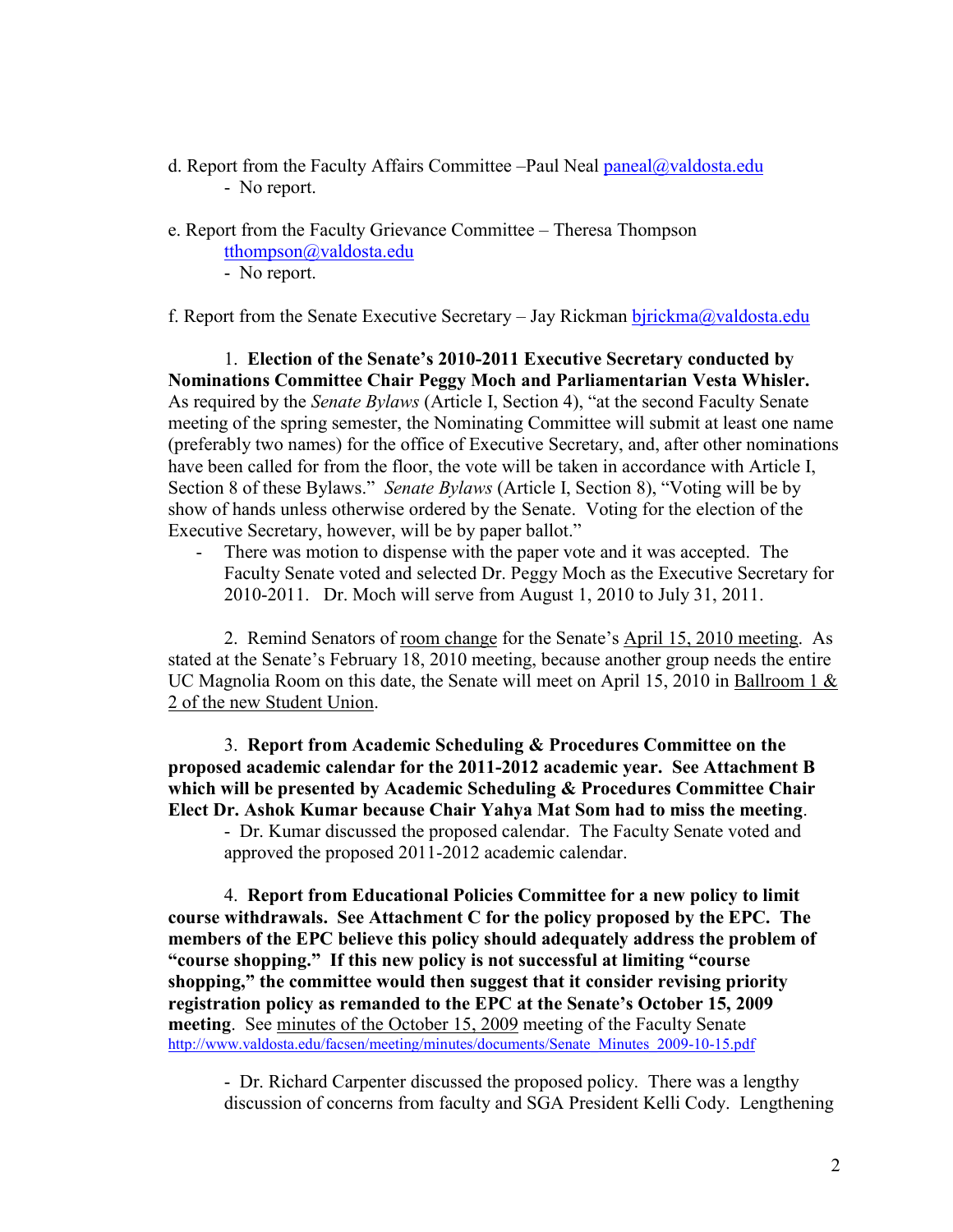the Add/Drop period was suggested, but rejected because such an extension would delay the mailing of excess checks to students. The Senate debated how many withdrawals to allow (Attachment C includes five, but there was discussion about allowing more than five or less than five.) Senator Ed Walker of the EPC provided information from his research on how other universities and university systems handle the issue of limited withdrawals. For example, the University of Georgia & the University of Texas system only allow 4 withdrawals. At one point Senator Scott Raab introduced an amendment to the proposed policy that would limit withdrawals to one an academic year with the student being given an additional option to withdraw when they first started VSU. Senator Brad Bergstrom seconded Raab's amendment. After extensive discussion, the amendment failed to garner a majority. After further discussion, there was a motion to end debate that received the necessary two-thirds vote for approval. The Faculty Senate then voted and accepted the proposed policy as stated in Attachment C.

5. Update from Dr. James LaPlant  $\text{ilaplant}(Q\text{valdosta.edu}, \text{Associate Dean of the})$  College of Arts & Sciences, on VSU's Quality Enhancement Plan to prepare faculty for the SACS site visit during the week of April 5, 2010.

> - Dr. LaPlant gave a brief overview of the QEP topic: Undergraduate Engagement in Discipline-Based Inquiry.

 6. Consideration of possible revision to the grade appeal process. A faculty member has requested that VSU specify in the Grade Appeal Process [\[http://www.valdosta.edu/academic/GradeAppeals.shtml\]](http://www.valdosta.edu/academic/GradeAppeals.shtml) that all information pertinent to the grade appeal must be presented at the start of the process when a student begins the appeal by meeting with the professor who assigned the grade. The concern here is when a student is denied a grade change by the professor and goes to the next stage of meeting with the department head, and the student then introduces new information regarding why the grade should be changed, information that was not shared with the professor who assigned the grade. *Remand to Educational Policies Committee for review with encouragement that the EPC include this issue in its current review of VSU's policies and procedures regarding Academic Dishonesty to determine if VSU should create a faculty committee to hear student complaints when a student is sanctioned because of academic misconduct. This issue was remanded to the EPC at the April 16, 2009 meeting of the Faculty Senate. [http://www.valdosta.edu/facsen/meeting/minutes/documents/Senate\\_Minutes\\_2009-04-](http://www.valdosta.edu/facsen/meeting/minutes/documents/Senate_Minutes_2009-04-16.pdf)  [16.pdf](http://www.valdosta.edu/facsen/meeting/minutes/documents/Senate_Minutes_2009-04-16.pdf) The EPC is encouraged to collaborate with Interim Graduate Dean Karla Hull [khull@valdosta.edu](mailto:khull@valdosta.edu) and Interim VP for Student Affairs Russ Mast [rmast@valdosta.edu](mailto:rmast@valdosta.edu)  who have also begun to review the Academic Dishonesty policies and procedures at VSU.*

 7. **Consider moving the annual evaluations of administrators from the traditional paper format to an on-line format so as to reduce paper waste and save costs associated with assembling and distributing the paper packets as well as tabulating the responses received.** 

- The Faculty Senate voted to move the annual evaluations of administrators online.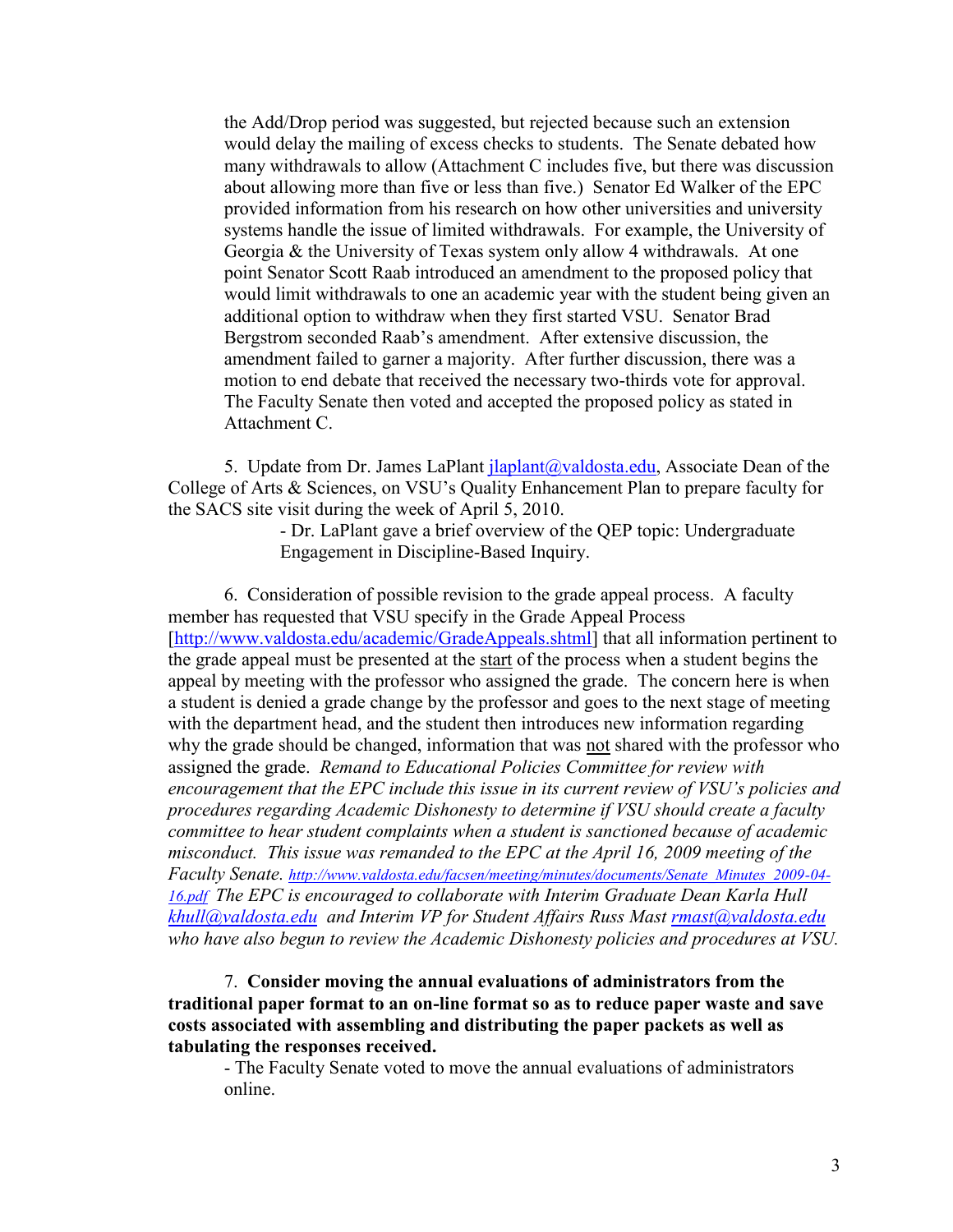8. Possible Revision to the Faculty Evaluation Model's Appendix C **<http://www.valdosta.edu/academic/documents/FEMfinal.pdf>** by renaming the Annual Faculty Activity Report and Action Plan (AFARAP) Section B. PROFESSIONAL GROWTH AND PRODUCTIVITY to include the word "scholarship" because currently the word appears only once in Section B of the AFARAP. A faculty member has asked the Senate to consider renaming the heading of Section B of the AFARAP to PROFESSIONAL GROWTH, PRODUCTIVITY AND SCHOLARSHIP. Rationale: because VSU is emphasizing faculty scholarship and financially supporting it with travel funds and reassigned time (pending available funding), this word should be mentioned in the evaluation document more than once in the category in a descriptive sentence.  *Remand to Faculty Affairs Committee for review.*

 9. The Faculty Scholarship Committee would like to share with the Senate the new guidelines (see Attachment D) for a revamped "Faculty Research Seed Grant" program that the FSC approved on February 24, 2010. Implementation of these new guidelines in Fall 2010 is contingent upon approval of funding from Strategic Focus 2011. Senators are asked to provide feedback on these guidelines to FSC Chair Jennifer Lambert-Shute jishute@valdosta.edu or Director of Sponsored Programs & Research Administration Barbara H. Gray bhgray@valdosta.edu

 10. Encourage Senate Committee Chairs to consider adding COSA members to their committees. The current COSA Chair, Richard Hammond has expressed interest in having more COSA members serve on those Senate Committees where the committee's decisions affect staff, especially the working environment of staff. Please contact Richard Hammond  $[rhhammon@valdosta.edu]$  if your committee is willing to increase its staff representation. Another option Senate Committees might wish to consider is to offer voting rights to the ex officio members of their committees appointed by the Committee on Committees. Several Senate Committees have extended voting rights to their ex officio members (e.g., Academic Scheduling & Procedures, Educational Policies, Minority & Diversity Issues, etc.).

 11. Announce that the Senate web page now contains the most recent by-laws for all Senate committees. <http://www.valdosta.edu/facsen/meeting/CommitteeBylaws.shtml>

 12. **Standing Committee Chairs: Please begin to schedule meetings to prepare the Yearly Reports of the 11 Faculty Senate Standing Committees.** If you would like to review what your committee's report looked like last year, please see the attachments in the Minutes of the Faculty Senate's May 21, 2009 meeting: http://www.valdosta.edu/facsen/meeting/minutes/documents/Senate\_Minutes\_2009-05-21.pdf

Committee reports should be sent to Jay Rickman [bjrickma@valdosta.edu](mailto:bjrickma@valdosta.edu) in Word format by **April 22, 2010** so that each committee report can be reviewed by the Executive Committee at its May 6, 2010 meeting, prior to the May 20, 2010 Faculty Senate meeting.

 At the May 20, 2010 Senate meeting, each standing committee chair should be prepared to make a brief oral summary report for the Senate.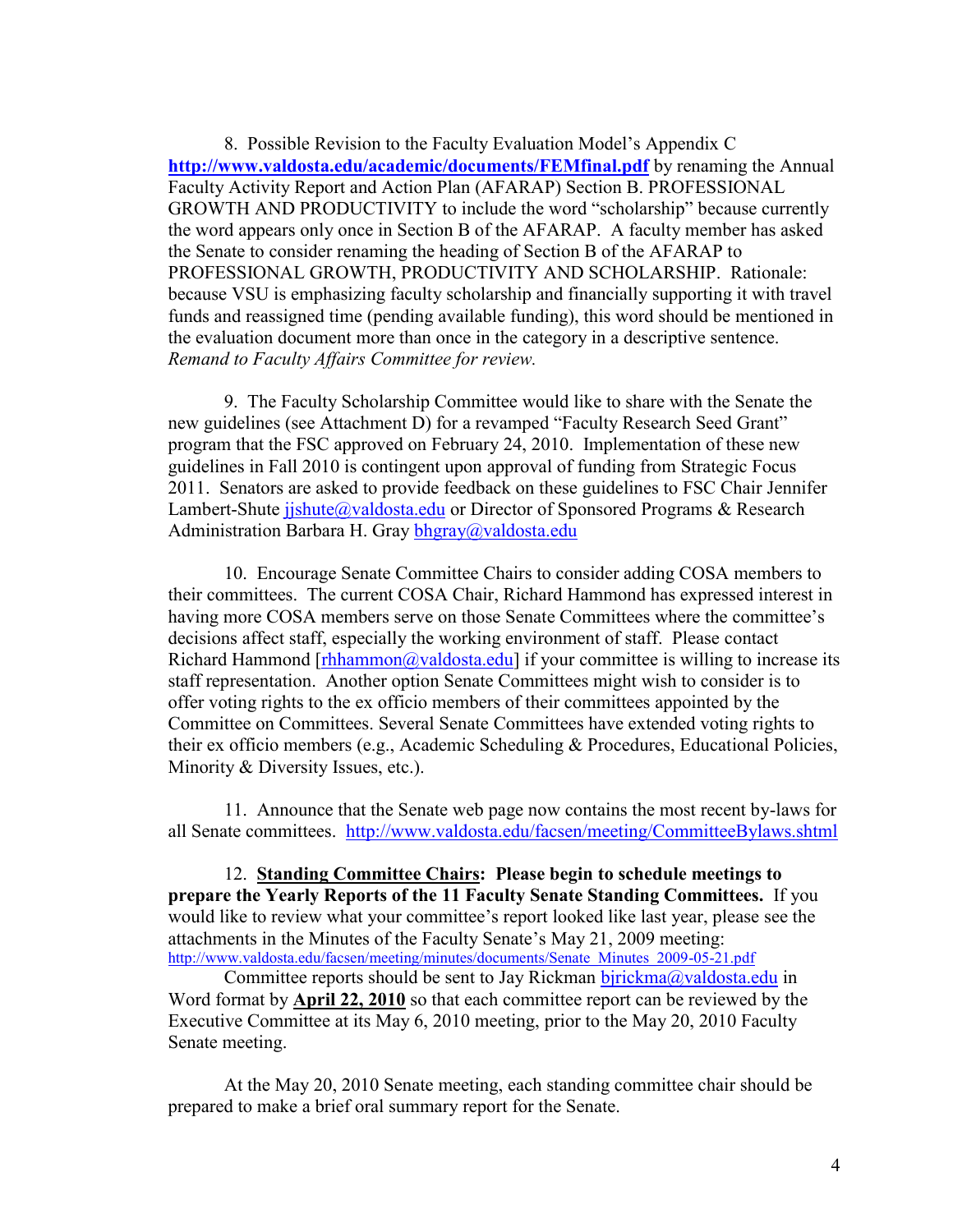Academic Scheduling/Procedures: Yahya Mat Som. This committee was renewed in May 2009, and will be next reviewed for renewal in May 2012. Yearly report to be given in May 2010. Academic Honors & Scholarships: Michael Davey. This committee was renewed in May 2009, and will be next reviewed for renewal in May 2012. Yearly report to be given in May 2010. Athletics: Cindy Prater. This committee was renewed in May 2009, and will be next reviewed for renewal in May 2012. Yearly report to be given in May 2010.

Educational Policies: Richard Carpenter. This committee was renewed in May 2009, and will be next reviewed for renewal in May 2012. Yearly report to be given in May 2010.

Environmental Issues: Clifford Lipscomb. This committee was renewed in May 2009, and will be next reviewed for renewal in May 2012. Yearly report to be given in May 2010.

Faculty Scholarship: Brenda Dixey/Jennifer Lambert-Shute. This committee was renewed in May 2009, and will be next reviewed for renewal in May 2012. Yearly report to be given in May 2010.

Library Affairs: Ranson Gladwin. This committee was renewed in May 2009, and will be next reviewed for renewal in May 2012. Yearly report to be given in May 2010.

Minority & Diversity Issues: Cristobal Serran-Pagan. This committee was renewed in May 2009, and will be next reviewed for renewal in May 2012. Yearly report to be given in May 2010.

Student Activities: Ofelia Nikolova. This committee was revised in 2006-2007. It was renewed in May 2007 and will be reviewed for renewal in May 2010. Yearly report to be given in May

2010. [Note: if the Senate renews this committee for two years at its May 20, 2010 meeting, then all the Standing Committees will be on the same 3-year renewal cycle.]

Student Services: Anita Ondrusek. This committee was renewed in May 2009, and will be next reviewed for renewal in May 2012. Yearly report to be given in May 2010.

Technology: Jerry Merwin. This committee was renewed in May 2009, and will be next reviewed for renewal in May 2012. Yearly report to be given in May 2010.

# 4. Old Business

# 5. Discussion

6. Adjournment

- The meeting adjourned at 5:04 p.m.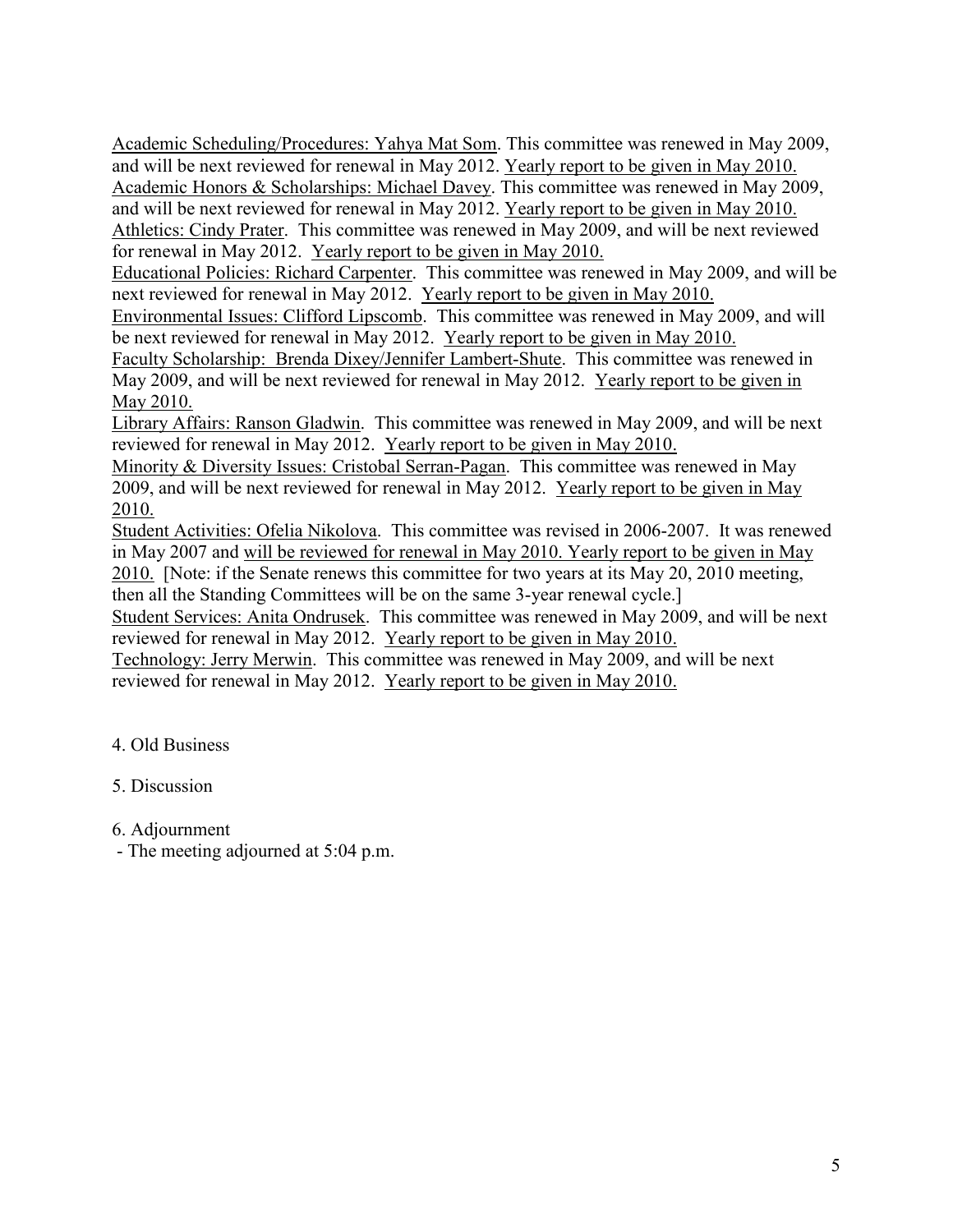# **ATTACHMENT A:**

#### VALDOSTA STATE UNIVERSITY ACADEMIC COMMITTEE MINUTES March 8, 2010

The Academic Committee of the Valdosta State University Faculty Senate met in the University Center Rose Room on Monday, March 8, 2010. Dr. Sharon Gravett, Assistant Vice President for Academic Affairs, presided.

Members Present: Dr. Lai Orenduff, Ms. Deb VanPetten (Proxy for Dr. Marvin Smith), Dr. Bruce Caster, Dr. Frank Flaherty (Proxy for Dr. Lucia Lu), Dr. Melissa Benton (Proxy for Dr. Deborah Weaver), Ms. Laura Wright, Dr. Linda Jurczak, Dr. Frank Flaherty, Dr. Kathe Lowney, Dr. Iris Ellis (Proxy for Dr. Ray Elson), Dr. Bruce Caster (Proxy for Ms. Donna Cunningham), Dr. Kathe Lowney (Proxy for Dr. James Ernest), Dr. Iris Ellis, Dr. Melissa Benton, Dr. James Humphrey, Dr. Michael Sanger (Proxy for Dr. Mike Meacham), and Ms. Deborah VanPetten.

Members Absent: Dr. Marvin Smith, Dr. Lucia Lu, Dr. Deborah Weaver, Dr. Ray Elson, Ms. Donna Cunningham, Dr. James Ernest, and Dr. Mike Meacham.

Visitors Present: Dr. Jerry Merwin, Dr. Vesta Whisler, Dr. Reynaldo L. Martinez, Dr. Mike Capece, Dr. Robert Gannon, Dr. Jane Kinney, Dr. Ofelia Nikolova, Dr. Julie Lee, Dr. Mylan Redfern, Dr. James LaPlant, Dr. Connie Richards, Dr. Shani Gray, and Mr. Lee Bradley.

The Minutes of the February 8, 2010 meeting were approved by email on February 10, 2010. (pages 1-3).

#### **A. Miscellaneous**

1. Dr. Sheri Gravett, Dr. James LaPlant, and Dr. Jane Kinney spoke about the need to form a subcommittee to review the syllabus of the Area B Perspective courses that are being taught each semester to ensure that the courses are meeting all standards. Dr. LaPlant also discussed the need to deactivate the Perspective courses that have not been taught in the last 5 years.

2. Revised course credit, Prior Learning Assessment (PLA) 2000, "Prior Learning Documentation", (PRIOR LEARNING DOCUMENTATION – 2 credit hours, 2 lecture hours, 2 lab hours, and 2 contact hours), was approved effective Summer Semester 2010. (pages 4-6).

#### **B. College of the Arts**

1. Revised senior college curriculum for the BFA in Art Education was approved effective Fall Semester 2010. (pages 7-8).

2. Revised requirements for the minor in Speech Communication was approved effective Fall Semester 2010. (pages 9-10).

#### **C. College of Nursing**

1. Revised selected Educational Outcomes for the MSN was approved effective Summer Semester 2010 (pages 11- 13).

2. Revised course credit, Nursing (NURS) 7473, "Project", (PROJECT – 3-6 credit hours, 3-6 lecture hours, 0 lab hours, and 3-6 contact hours), was approved effective Summer Semester 2010. (pages 14-20).

3. New course, Nursing (NURS) 3080, "Strategies for Evidence-Based Nursing Practice", (EVIDENCE-BASED NURSING – 3 credit hours, 2 lecture hours, 3 lab hours, and 5 contact hours), was approved effective Spring Semester 2011 with the description changed to read …protocols. Variables affecting care of vulnerable and at-risk populations in south Georgia, and participation…healthcare settings will be examined. . (pages 21-26).

#### **D. Division of Social Work**

1. Revised Program Retention/Dismissal policy was approved effective Fall Semester 2010. (pages 27-28).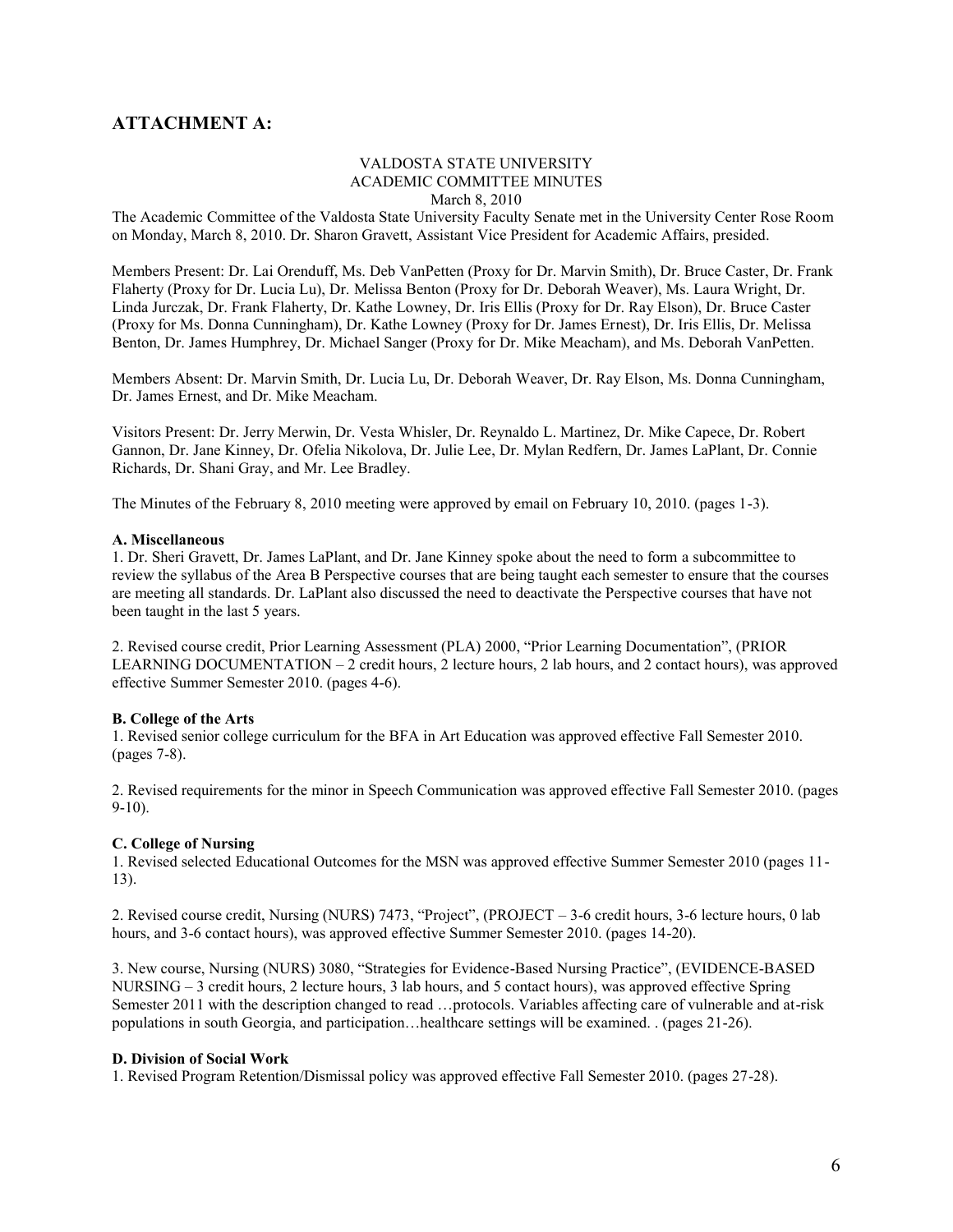2. Revised course description, Social Work (SOWK) 7300, "Advanced Practice with Individuals in Changing Communities", (ADV PRAC INDVDULS CHNGNG COMMU – 3 credit hours, 3 lecture hours, 0 lab hours, and 3 contact hours), was approved effective Fall Semester 2010 with the effective date changed from Spring to Fall. (pages 29-31).

3. Revised course title, and description, Social Work (SOWK) 7310, "Time Limited Approaches to Multilevel Social Work Practice", (TIME LIMITED PRACTICE – 3 credit hours, 3 lecture hours, 0 lab hours, and 3 contact hours), was approved effective Fall Semester 2010 with the description changed to read ..seminar applying theories compatible.. and the spelling corrected of the word "evaluation" in the assessment plan block. (pages 32-34).

4. Revised course description, Social Work (SOWK) 7320, "Advanced Practice with Organizations and Communities", (ADV PRAC ORGNZTNS & COMMUNITES– 3 credit hours, 3 lecture hours, 0 lab hours, and 3 contact hours), was approved effective Fall Semester 2010 with the effective date changed from Spring to Fall with the description changed to read …seminar on applications of service management, and… . (pages 35-37).

#### **E. College of Arts and Sciences**

1. Information item External Degree Proposal for the BA and MS in Criminal Justice was noted. (pages 38-44).

2. Revised course description, Honors (HONS) 4000, "Honors Independent Study", (HONORS INDEPENDENT STUDY – 1-3 credit hours, 1-3 lecture hours, 0 lab hours, and 1-3 contact hours), was approved effective Fall Semester 2010 with the effective term changed from Spring to Fall. (pages 45-47).

3. Revised Selected Educational Outcomes for the BA in Philosophy and Religious Studies was removed from the packet was approved at the February 8, 2010 meeting. (pages 48-50).

4. Revised Additional Requirements and Notes for the BA in Mathematics was approved effective Fall Semester 2010 with the effective date changed from Fall 2011 to Fall 2010. (pages 51-53).

5. Revised Selected Educational Outcomes for the BS in Computer Science was approved effective Fall Semester 2010 with the effective date changed from Fall 2011 to Fall 2010, and in bullet #3 "Student" was changed to "Students" and a "tradeoffs" was changed to "trade-offs". (pages 54-56).

6. Revised Selected Educational Outcomes for the BS in Computer Information Systems was approved effective Fall Semester 2010 with the effective date changed from Fall 2011 to Fall 2010. (pages 57-59).

7. New course, Biology (BIOL) 3460, "Human Physiology", (HUMAN PHYSIOLOGY – 4 credit hours, 3 lecture hours, 3 lab hours, and 6 contact hours), was approved effective Fall Semester 2010 with the effective term changed from Spring to Fall. (pages 60-65).

8. New course, Biology (BIOL) 5460, "Human Physiology", (HUMAN PHYSIOLOGY – 4 credit hours, 3 lecture hours, 3 lab hours, and 6 contact hours), was approved effective Fall Semester 2010 with the effective term changed from Spring to Fall. (pages 66-71).

9. New course, Biology (BIOL) 3970, "Wildlife Diseases", (WILDLIFE DISEASES – 3 credit hours, 3 lecture hours, 0 lab hours, and 3 contact hours), was approved effective Fall Semester 2010 with the description changed to read …mammalian, reptilian, and amphibian… . (pages 72-79).

10. New course, Biology (BIOL) 4710, "Aquatic Toxicology", (AQUATIC TOXICOLOGY – 4 credit hours, 3 lecture hours, 3 lab hours, and 6 contact hours), was approved effective Summer Semester 2010 with the description changed to read …organisms, following EPA protocols… . (pages 80-85).

11. New course, Biology (BIOL) 6710, "Aquatic Toxicology", (AQUATIC TOXICOLOGY – 4 credit hours, 3 lecture hours, 3 lab hours, and 6 contact hours), was approved effective Summer Semester 2010 with the description changed to read …organisms, following EPA protocols… . (pages 86-91).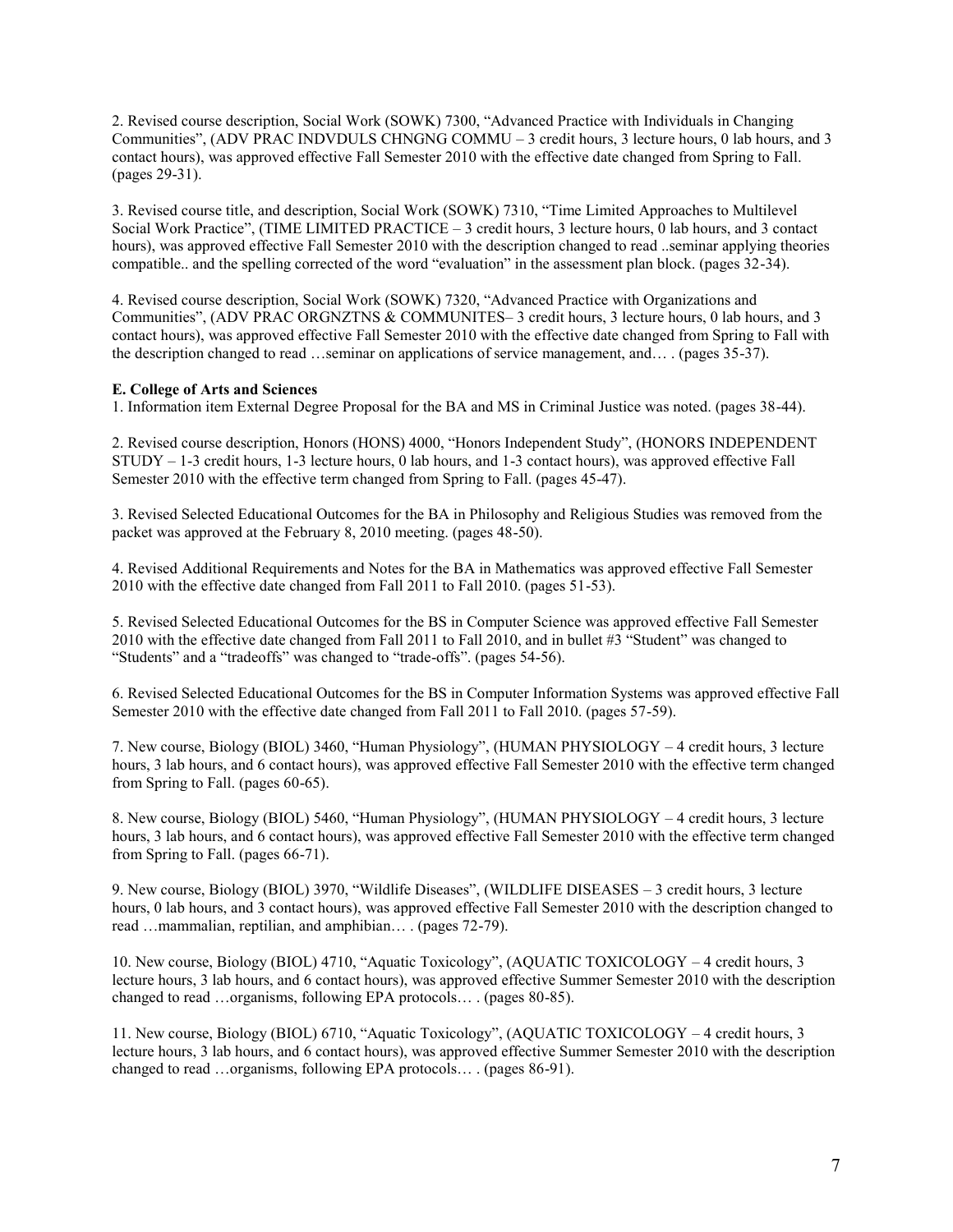12. New course, Geology (GEOL) 3104, "Optical Mineralogy and Petrography", (OPTICAL MIN & PETROGRAPHY – 2 credit hours, 1 lecture hour, 3 lab hours, and 4 contact hours), was approved effective Fall Semester 2010 with the description changed to read …thin section. A field trip maybe required. . (pages 92-96).

#### **F. College of Education**

1. Revised EDS in School Counseling changing to an online program effective Fall Semester 2010. (pages 97-98). \*\*\*External Degree form must be completed and submitted to the BOR\*\*\*

2. Revised senior curriculum for the BSED in Technical, Trade, and Industrial Education – Secondary Option was approved effective Fall Semester 2010. (pages 99-100).

3. Revised credit hours, Adult and Career Education (ACED) 4410, "New Teacher Institute", (NEW TEACHER INSTITUTE – 3 credit hours, 3 lecture hours, 0 lab hours, and 3 contact hours), was approved effective Fall Semester 2010. (pages 101-103).

4. New course, Adult and Career Education (ACED) 4430, "Advanced New Teacher Institute", (ADVANCED NEW TEACHER INSTITUTE – 3 credit hours, 3 lecture hours, 0 lab hours, and 3 contact hours), was approved effective Fall Semester 2010. (pages 104-110).

5. Information item – background on request to add a new track – online Bachelor Completion Option – to the BS in Office Administration and Technology. (pages 111-112).

6. Revised Core Area F, senior college curriculum, and addition of new Online Bachelor Completion Option for the BS in Office Administration was approved effective Fall Semester 2010. (pages 113-116).

7. Revised admission requirements for the BS in Office Administration and Technology – Online Bachelor Completion Option was approved effective Fall Semester 2010. (pages 117-119) \*\*\*Pending BOR approval\*\*\*

8. New course, Adult and Career Education (ACED) 2940, "Basic Administrative Office Technology Skills", (BASIC ADMIN OFFICE TECH SKILLS – 3 credit hours, 3 lecture hours, 0 lab hours, and 3 contact hours), was approved effective Fall Semester 2010 with the last sentence of the course description moved to beginning as the course prerequisite. (pages 120-124).

9. New course, Adult and Career Education (ACED) 3101, "Workplace Computerized Bookkeeping", (WRKPLC COMP BKKPG – 3 credit hours, 3 lecture hours, 0 lab hours, and 3 contact hours), was approved effective Fall Semester 2010 with the description changed to read – Prerequisite: ACED 2400 or CS 1000, ACCT 2010, or instructor consent. …software system, including setup and… and correction of the spelling of the word "exercises" in the Plans of assessing block . (pages 125-133).

10. New course, Adult and Career Education (ACED) 3150, "Computer Operating Systems for the Office", (COMP OP SYS OFFICE – 3 credit hours, 3 lecture hours, 0 lab hours, and 3 contact hours), was approved effective Fall Semester 2010. (pages 134-141).

The description was changed to read: An introduction to operating systems, with hands-on experience in at least one operating system widely used in contemporary office settings. Topics include operating systems, their functions, resources, memory management, processor management, user interface, and embedded software applications. This course helps prepare students to take a certification exam for a current operating system.

11. New course, Adult and Career Education (ACED) 3940, "Intermediate Administrative Office Technology Skills", (INTERM ADMIN OFFICE TECH SKLLS – 1-6 credit hours, 1-6 lecture hours, 0 lab hours, and 1-6 contact hours), was approved effective Fall Semester 2010 with the last sentence moved to the beginning of the description as part of the prerequisite. (pages 142-146).

12. New course, Adult and Career Education (ACED) 4020, "Virtual Office Technology", (VIRTUAL OFFICE TECHNOLOGY – 3 credit hours, 3 lecture hours, 0 lab hours, and 3 contact hours), was approved effective Fall Semester 2010 with the description changed to read …assistant. Emphasis is placed on the use of time and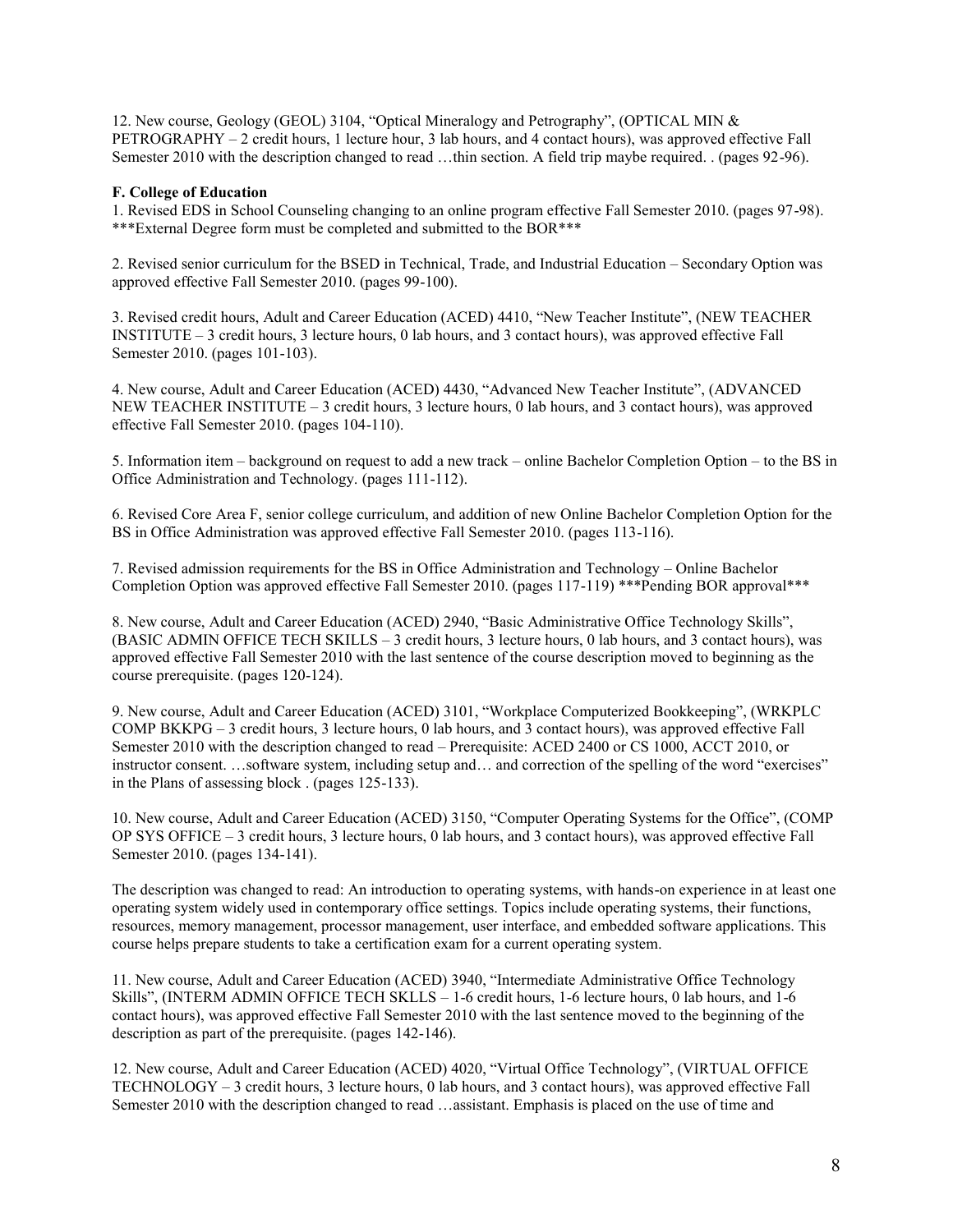information management applications and increased knowledge of the role of online meeting, Internet telephone… . (pages 147-154).

13. Revised course prerequisite and description, Adult and Career Education (ACED) 3400, "Applied Computer Technology", (APPLIED COMPUTER TECHNOLOGY – 3 credit hours, 3 lecture hours, 0 lab hours, and 3 contact hours), was approved effective Fall Semester 2010 with the description changed to read …Emphasis is placed on… and a period was added to end of the last sentence. (pages 155-160).

14. Revised course prerequisite, Adult and Career Education (ACED) 3700, "Desktop Publishing", (DESKTOP PUBLISHING – 3 credit hours, 3 lecture hours, 0 lab hours, and 3 contact hours), was approved effective Fall Semester 2010. (pages 161-168).

15. Revised course prerequisite, title, and description, Adult and Career Education (ACED) 4050, "Workforce Development and Management", (WORKFORCE DEV AND MANAGEMENT – 3 credit hours, 3 lecture hours, 0 lab hours, and 3 contact hours), was approved effective Fall Semester 2010 with the description changed to read …training, examined…supervision, and training. The transcript title was also shorten to WORKFORCE DEV AND MANAGEMENT. (pages 169-176).

16. Revised course prerequisite, Adult and Career Education (ACED) 4070, "Office Applications", (OFFICE APPLICATIONS – 3 credit hours, 3 lecture hours, 0 lab hours, and 3 contact hours), was approved effective Fall Semester 2010. (pages 177-189).

17. Revised course prerequisite, Adult and Career Education (ACED) 4160, "Administrative Office Procedures", (ADMINISTRATIVE OFFICE PROCEDUR – 3 credit hours, 3 lecture hours, 0 lab hours, and 3 contact hours), was approved effective Fall Semester 2010. (pages 190-199).

Respectfully submitted, Stanley Jones Registrar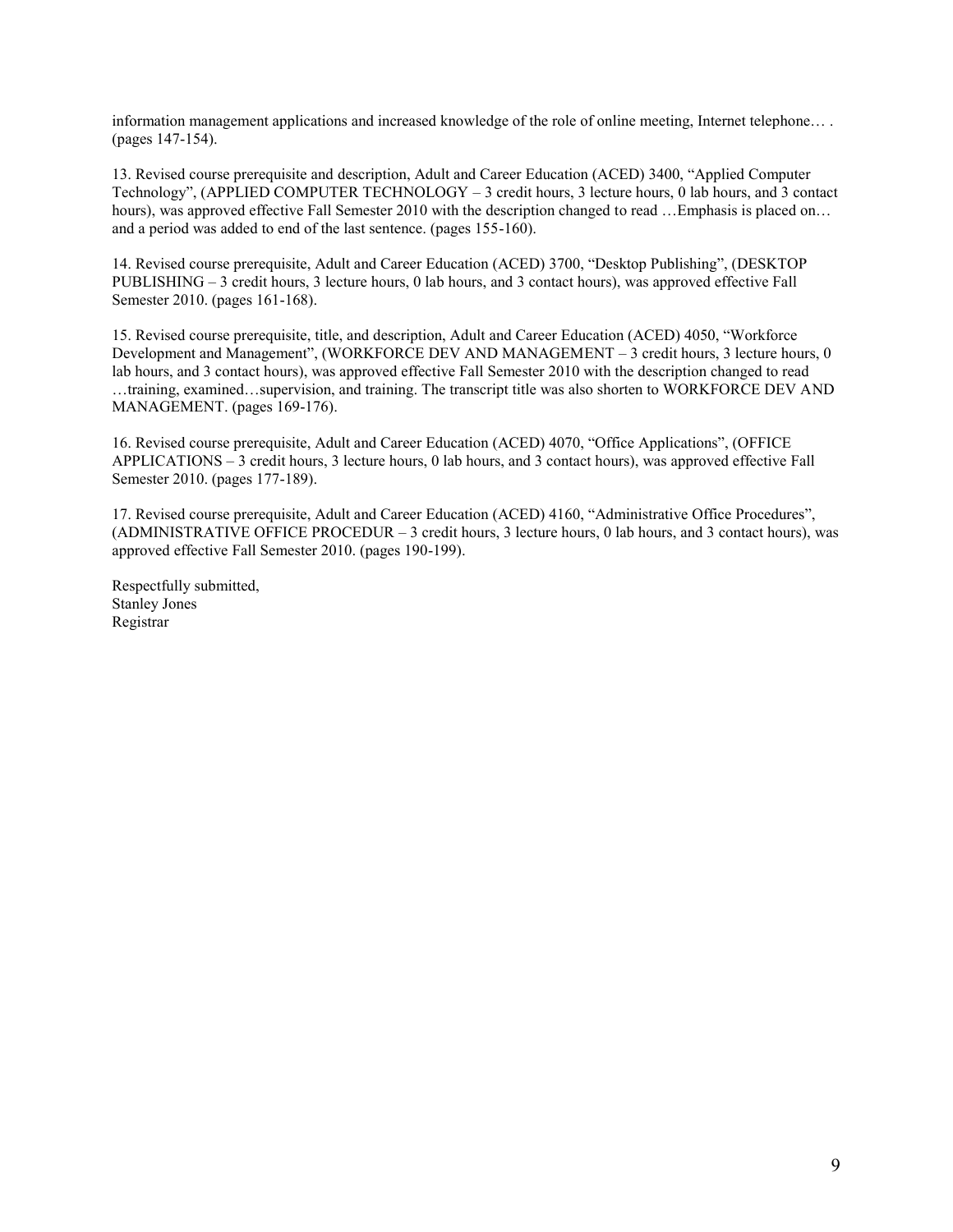# **ATTACHMENT B:**

| Troposed-Dates For Pail 2011 through Summer 2012<br><b>FALL 2011</b> |                             |  |  |
|----------------------------------------------------------------------|-----------------------------|--|--|
| Mon, Aug 15                                                          | First Class Day             |  |  |
| Mon, Sept 5                                                          | Labor Day                   |  |  |
| Thurs, Oct 6                                                         | Midterm                     |  |  |
| Mon-Tues, Oct 24-25                                                  | <b>Fall Break</b>           |  |  |
| Wed-Fri, Nov $23 - 25$                                               | Thanksgiving Holidays       |  |  |
| Mon, Dec 5                                                           | Last Class Day              |  |  |
| Tues, Dec 6                                                          | Exam Prep Day               |  |  |
| Wed-Fri, Dec 7-9                                                     | Exams                       |  |  |
| Sat, Dec 10                                                          | Graduation                  |  |  |
|                                                                      | <b>SPRING 2012</b>          |  |  |
| Mon, Jan 9                                                           | First Class Day             |  |  |
| Mon, Jan 16                                                          | <b>MLK Holiday</b>          |  |  |
| Thurs, Mar 1                                                         | Midterm                     |  |  |
| Mar 12-16                                                            | <b>Spring Break</b>         |  |  |
| Mon, Apr 30                                                          | Last Class Day              |  |  |
| Tues, May 1                                                          | Exam Prep Day               |  |  |
| Wed-Fri, May $2 -$ May 4                                             | Exams                       |  |  |
| Sat, May 5                                                           | Graduation                  |  |  |
| <b>SUMMER 2012</b>                                                   |                             |  |  |
| <b>Maymester (Summer I)</b>                                          |                             |  |  |
| Thurs, May 10                                                        | First Class Day - Maymester |  |  |
| Mon, May 21                                                          | Midterm                     |  |  |
| Mon, May 28                                                          | Memorial Day-Holiday        |  |  |
| Thur, May 31                                                         | Last Class day              |  |  |
| Fri, Jun 1                                                           | Exams                       |  |  |
| Summer II (full term)                                                |                             |  |  |
| Wed, Jun 6                                                           | First class day             |  |  |
| Fri, Jun 29                                                          | Midterm                     |  |  |
| Wed, Jul 4                                                           | Holiday                     |  |  |
| Tue, Jul 24                                                          | Last Class Day              |  |  |
| Jul $26 - 27$                                                        | Exams                       |  |  |
| Sat, Jul 28                                                          | Graduation                  |  |  |
| <b>Summer III</b>                                                    |                             |  |  |
| Wed, Jun 6                                                           | First class day             |  |  |
| Fri, Jun 15                                                          | Midterm                     |  |  |
| Wed, Jun 27                                                          | Last class day              |  |  |
| Thurs, Jun 28                                                        | Exams                       |  |  |
| <b>Summer IV</b>                                                     |                             |  |  |
| Tues, Jul 3                                                          | First class day             |  |  |
| Wed, Jul 4                                                           | Holiday                     |  |  |
| Thurs, Jul 12                                                        | Midterm                     |  |  |
| Tues, Jul 24                                                         | Last class day              |  |  |
| Thurs, Jul 25                                                        | Exams                       |  |  |
| Sat, Jul 28                                                          | Graduation                  |  |  |

# **Proposed-Dates For Fall 2011 through Summer 2012**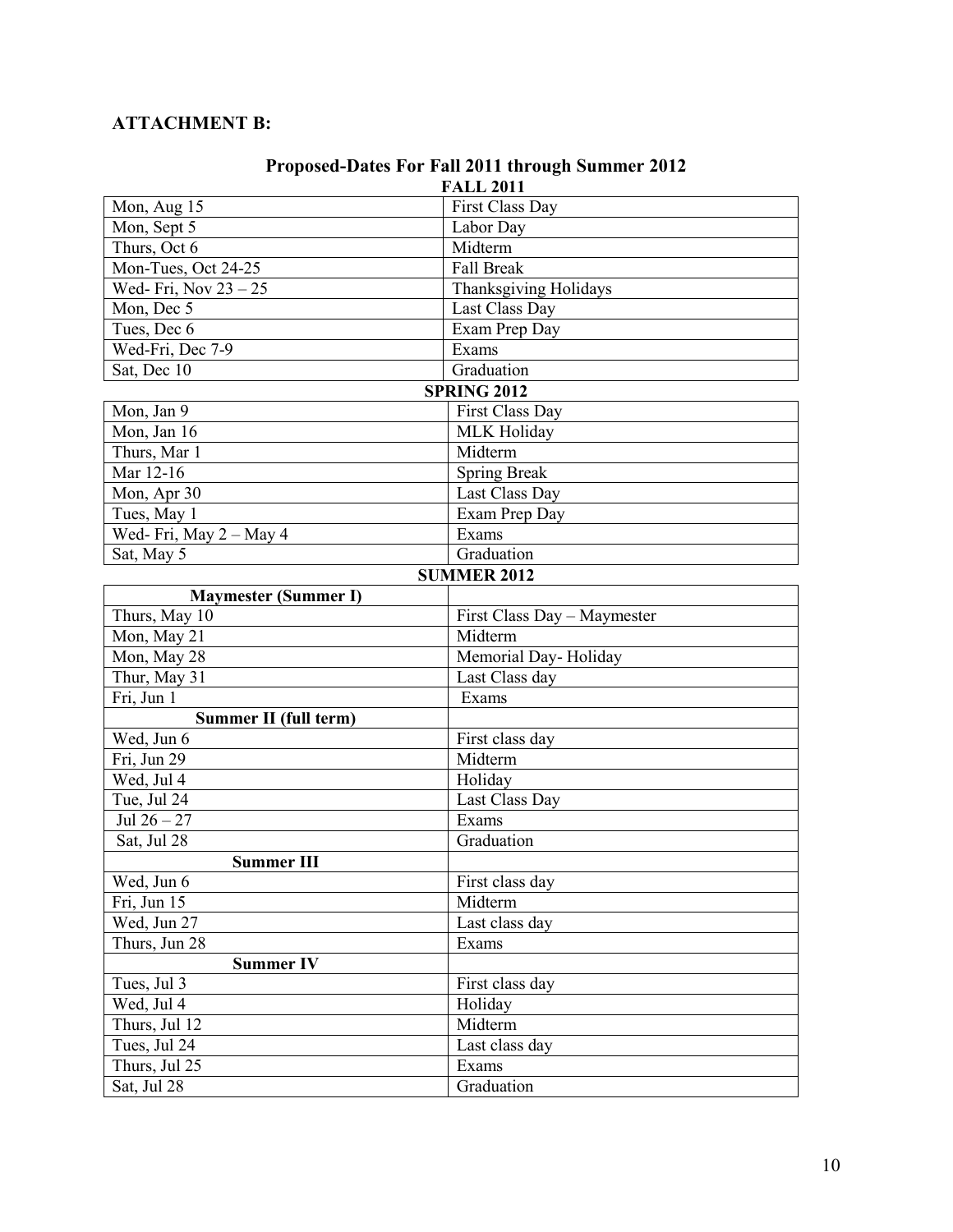## **ATTACHMENT C:**

#### **Page 88 of the Undergraduate Catalog 2009-2010**

#### **WITHDRAWAL FROM COURSES POLICY**

Students may withdraw from courses following the drop/add period until mid-term by completing the withdrawal process on BANNER. A withdrawal before mid-term is non-punitive, and a grade of "W" is assigned. However, a student may not exercise this

right to withdraw to avoid sanction for academic dishonesty. Instructors may assign a "W" on the proof roll for students not attending class. It is the responsibility of the student to complete the withdrawal process. A withdrawal is official when it is received and processed by the Office of the Registrar.

Students will not be allowed to withdraw after the mid-term point of the semester as published in the school calendar as required by Board of Regents' policy; however, students may petition an exception to the Board of Regents' withdrawal deadline for cases of hardship by completing a petition for withdrawal form available in the Office of the Registrar. The petition will become a permanent part of the student's file. If the petition is approved, the instructor may assign a grade of "W" or "WF" after mid-term. Note that "WF" is calculated in the grade point average the same as "F." Any student who discontinues class attendance after mid-term and does not officially withdraw may be assigned a grade of "F."

No fee adjustment will be made for withdrawals except as outlined in the Tuition, Fees, and Costs Section of this *Catalog.* The Business and Finance Office will receive a copy of the withdrawal form for refunding if applicable.

Students receiving financial aid should be aware that withdrawal from courses may affect continued financial aid eligibility. Refer to the section on Financial Aid Academic Requirements for additional information.

#### Proposed Policy

#### **LIMIT ON COURSE WITHDRAWALS (5 "W" POLICY)**

Effective Fall 2010, all undergraduate students are limited to five course withdrawal ("W") grades for their entire enrollment at Valdosta State University. Once a student has accumulated five "W" grades, all subsequent withdrawals (whether initiated by the student in BANNER or initiated by the instructor on the proof roll) will be recorded as "WF." The grade of "WF" is calculated as an "F" for GPA purposes.

The limit on withdrawals does not apply if a student withdraws from all classes before the midterm point of the semester. The following types of withdrawals do not count against the limit of five course withdrawal ("W") grades:

- Hardship withdrawals (see policy above)
- Medical or mental health withdrawals (see policy below)
- Military withdrawals
- Grades of "WF"
- Withdrawals taken in semesters before Fall Semester 2010
- Withdrawals taken at other institutions

Transfer students, regardless of their classification upon enrolling at Valdosta State University, are also limited to five withdrawals at Valdosta State University.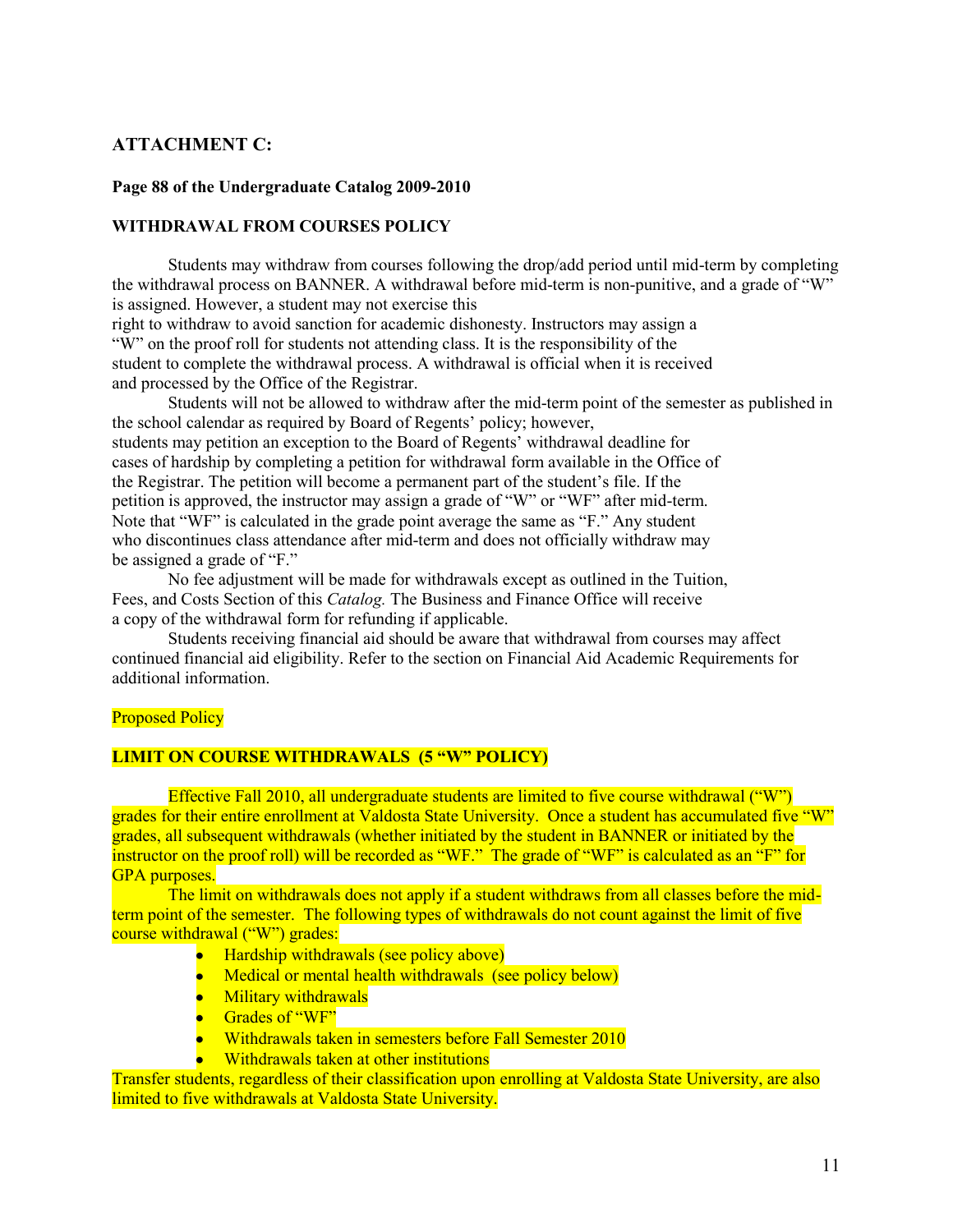# **ATTACHMENT D:**

### **VSU Faculty Research Seed Grant Program Guidelines and Application Instructions**

#### **Program Description:**

The Faculty Research Seed Grant (FRSG) Program is a competitive internal funding program for Valdosta State University faculty. It is financially supported by the Division of Academic Affairs, managed by the Faculty Scholarship Committee (FSC) of the Faculty Senate, and administered by the Office of Sponsored Programs & Research Administration (OSPRA).

The **goal** of the FRSG Program is to support faculty research and creative activity in the furtherance of the scholarly mission of the University. Program **objectives** are:

- To assist early-stage scholars in establishing themselves as independent investigators or artists, thus increasing their chances of scholarly publication, extramural funding for research, or comparable recognition in the creative arts. Non-tenured faculty who are on tenure track and who have not served as a principal investigator/project director on a competitively funded federal award are considered early stage scholars.
- To assist established scholars in transitioning to a new avenue of inquiry or creative activity; in performing exploratory high risk research for which external funding is currently unlikely; in determining the feasibility of conducting a larger, more complex research or creative project; or in developing preliminary data to support an extramural funding application; or, in the arts, to pursue a new avenue of creative activity. Established scholars are faculty who are tenured and/or who have served as a principal investigator/project director on a competitively funded federal award.

Faculty initiated research and creative activity are broadly defined as any creative, critical, scholarly, and/or empirical activity that expands, clarifies, reorganizes, or develops knowledge or artistic perception.

Research is more specifically defined as a systematic process of investigation or study that will produce facts or theories or will demonstrate or apply such knowledge to problem-solving within the discipline or in society. Results of research funded by the FRSG Program should be worthy of submission for publication in refereed journals or meet comparable dissemination standards for the discipline and/or should serve as a foundation for an external funding application.

Creative activity includes development of creative works in, or technology supporting, the disciplines of arts education, dance, design, folk and traditional arts, literature, mass media, museums, music, music theatre, opera, theatre, and visual arts. Creative activity funded by the FRSG Program should result in performance and/or juried exhibition of new works or some other form of public dissemination appropriate for the discipline.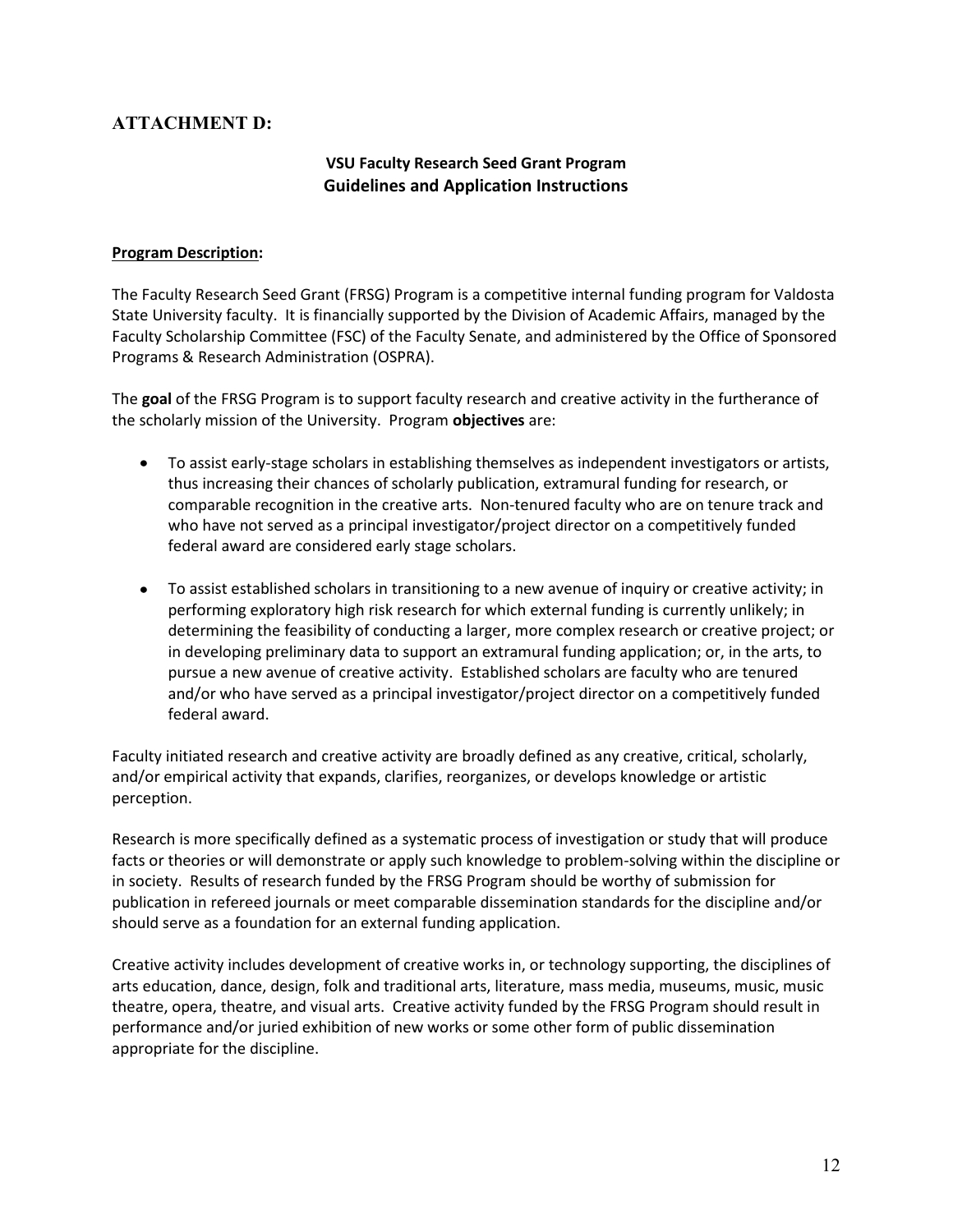#### **Award Information:**

A total of \$100,000 per fiscal year is available for the FRSG program, with half available for award in each semester. In the event all of the funds available in Fall semester are not awarded, the remainder will be added to the available funds for the Spring semester. It is anticipated that  $8 - 12$  awards will be made each semester.

Maximum award amounts are as follows:

- Individual Faculty Award \$5,000
- Collaborative Award (two or more faculty members) \$7,500

#### **Application Deadlines:**

There are two calls for proposals each year, one early in the Fall semester and the other early in the Spring semester. The following submission deadlines, award notice dates, award expiration dates, and project report dates apply:

| Award   | Award       | Project           |
|---------|-------------|-------------------|
| Notice* | Expiration* | <b>Report Due</b> |
| 10/15   | 06/30       | 12/15             |
| 02/15   | 06/30       | 12/15             |
|         |             |                   |

\* A proposal deadline or award notice date falling on a weekend or holiday will be extended to the next working day.

Actual award expiration date will coincide with the close of the fiscal year in which the award is made.

#### **Eligibility:**

All non-tenured faculty who are on tenure track and all tenured faculty at the instructor, assistant professor, associate professor, or professor level are eligible for FRSG funding, including those with administrative assignments. Eligible faculty may apply individually or collaboratively. Collaborations may involve only other eligible VSU faculty members and each collaborator must represent a different discipline.

Lecturers/senior lecturers, full-time temporary instructors, visiting faculty, and part-time personnel are not eligible for FRSG funding.

Any faculty member who has received a Faculty Research Seed Grant in the last three (3) years under the guidelines implemented in Academic Year 2010-2011 is ineligible to apply (e.g., a faculty member who receives an award Academic Year 2010-2011 may not apply for another grant until Academic Year 2013-2014). Any faculty member who previously received a Faculty Research Grant at any time under any version of the faculty research grant guidelines who is delinquent on any reports is also ineligible.

Beginning in Academic Year 2010-2011, any faculty member who receives FRSG funding is expected to, within three years following the year of receipt of the funding, generate at least one scholarly product that results, in part or in whole, from the FRSG support. Scholarly products include a manuscript submission to an academic journal, a peer-reviewed publication, or a comparable standard for the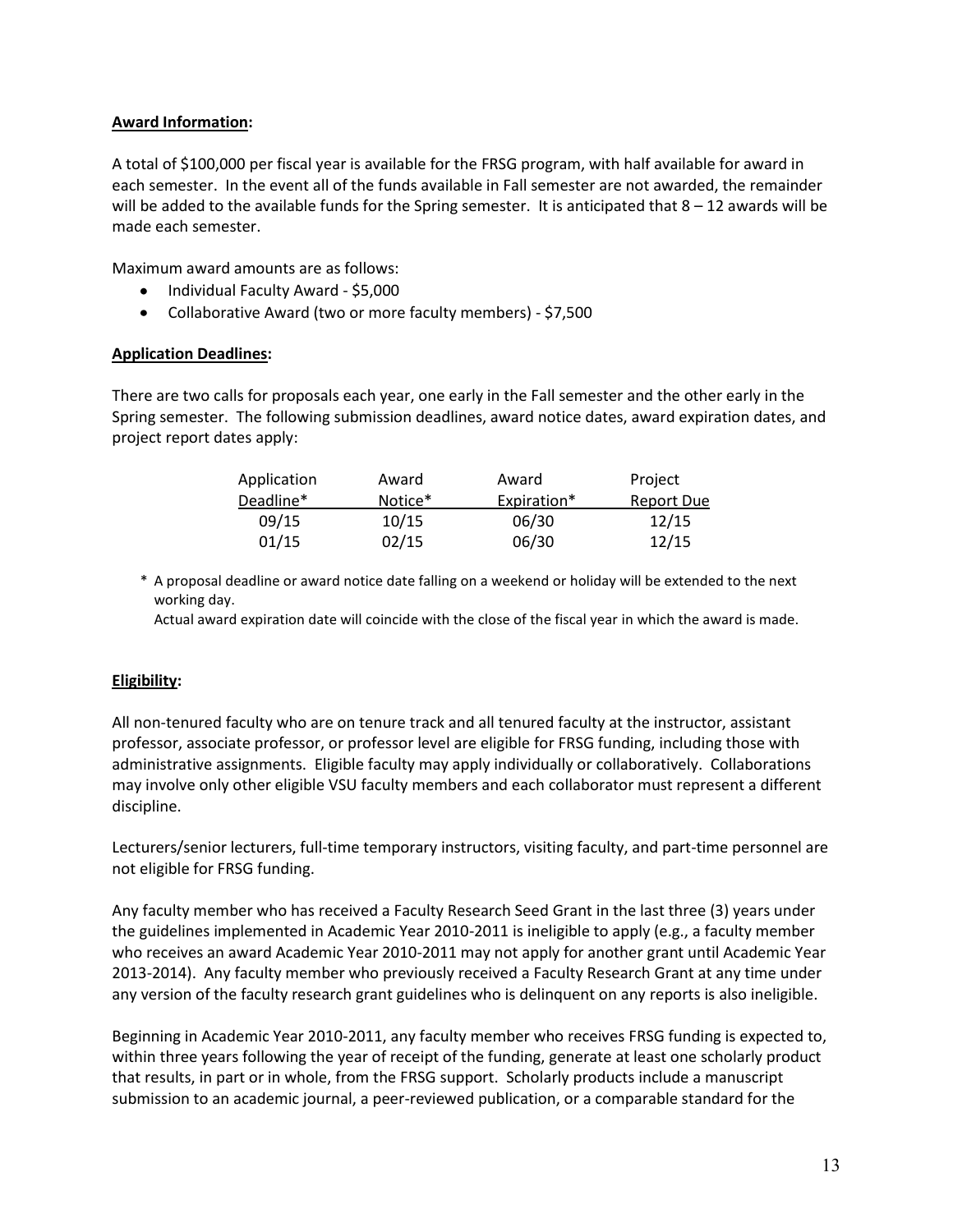discipline; submission of a research proposal to an external funding agency; or, for creative activity, performance or showing of new works or submission of works for juried competition or performance. Failure to meet this expectation may negatively affect the faculty member's ability to compete for future FRSG funding. It should be noted, however, that the Faculty Scholarship Committee recognizes that research, by its very nature, is unpredictable, and that an investigation or creative activity may not produce anticipated results that are appropriate for dissemination. FRSG recipients who find themselves in this situation when applying for additional FRSG funding are advised to provide an explanation in the application.

#### **Ineligible Activities:**

FRSG funding is not intended to support the following:

- Ongoing maintenance of an established scholar's current research or creative arts program;
- Faculty development activities, such as learning a new technique, language, or methodology or completing a thesis or dissertation;
- Departmental curriculum development, such as preparation of curriculum materials, curriculum modifications, and student interest surveys (Note: Curriculum development that includes empirical study of the effectiveness of new program formats or techniques and content that are generalizable and have application beyond VSU are considered research eligible for FRSG funding);
- Public service or provision of consulting services;
- Projects judged to be profit-oriented (such as production of a textbook or development of works of art intended for sale);
- Institutional research (i.e., studies related directly to the operation of the University that are not generalizable and have little application beyond VSU); or
- Research that is conducted by a graduate student to meet thesis or dissertation requirements.

#### **Allowable Expenditures:**

FRSG funds may be used for the following types of expenditures to support research or creative activity:

- Release time during the academic year at part-time faculty rate plus applicable employer-paid fringe benefits (maximum of one course release, subject to approval of the department head);
- Summer compensation for nine-month faculty (maximum 10% of base salary; total summer compensation limit applies);
- Employer's share of fringe benefits on summer compensation
- Graduate and/or undergraduate student assistants (including Graduate Assistant tuition) or other assistants at a data collection site;
- Travel required for data collection and/or collaboration that is necessary for project development;
- Supplies and materials such as postage, photocopying, software, datasets, chemicals, small equipment items (<\$3,000 per unit), art and performance supplies, etc. that are directly related to the conduct of the project;
- Contractual services (such as transcription services, data entry assistance, analytical services, purchase of rights to illustrations, etc.);
- Telecommunications costs for telephone surveys or for Internet survey services (e.g., SurveyMonkey, Zoomerang);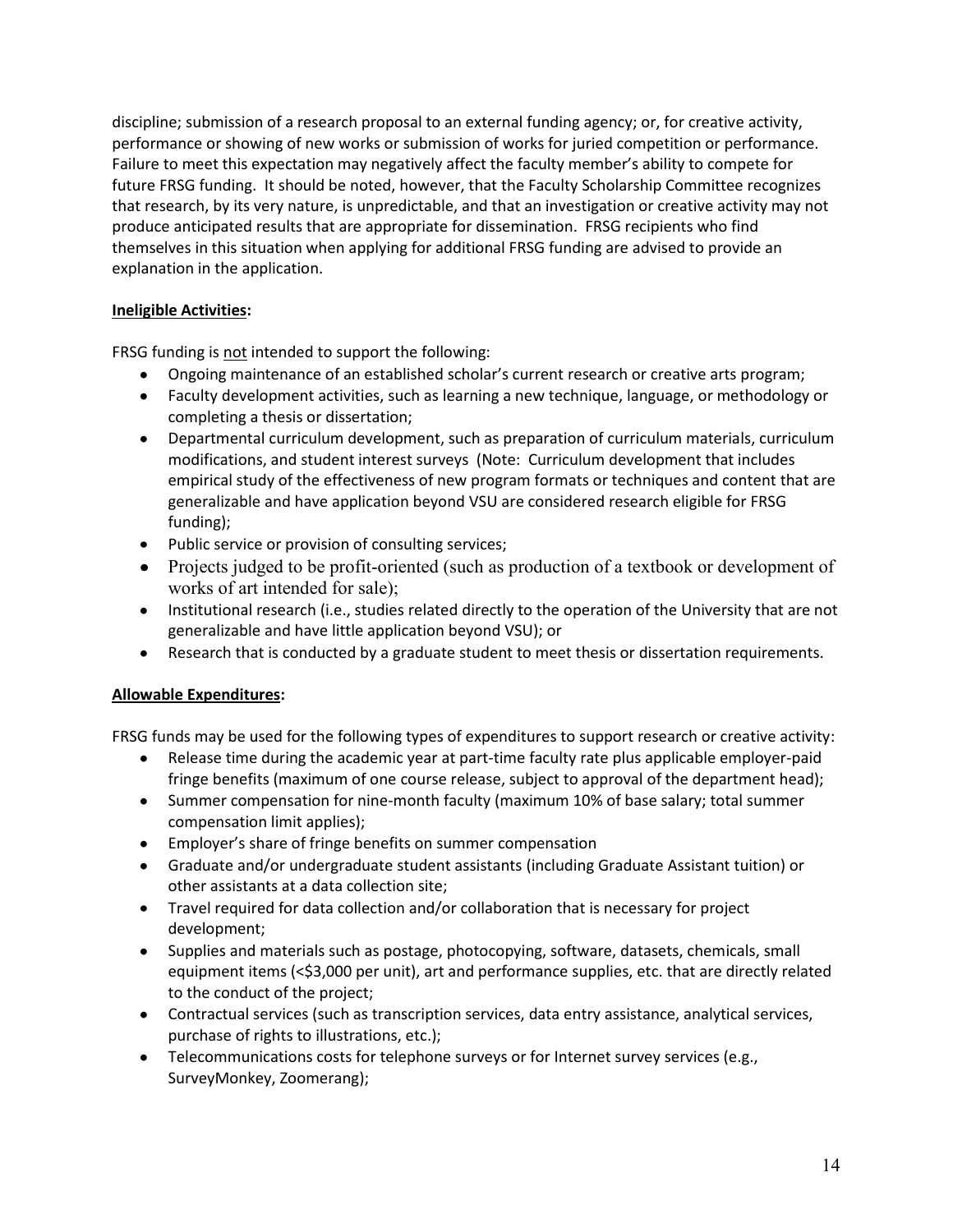- **Equipment (** $\geq$ **\$3,000 per unit) that is specific to the proposed project, not normally provided by** the department, and/or is not an appropriate request for the University's equipment pools (requires explanation with signature of department head);
- Repair of used equipment donated to the University in the current fiscal year, provided the equipment is required for completion of the proposed project; and
- Compensation for research participants.

FRSG funds may not be used for the following types of expenditures:

- General supplies and items that normally are or should be provided by the applicant's department;
- Literature searches;
- Journal subscriptions or book purchases;
- Memberships in professional organizations;
- General conference travel and travel for presentation/dissemination of project results;
- Dissemination of research results or creative works (e.g., publication page charges, shipment of art work to galleries, production of shows, etc.);
- General telecommunications;
- Repair of donated equipment in inventory before the beginning of the current fiscal year; or
- Routine or ongoing maintenance of equipment.

#### **Review Process and Evaluation Criteria:**

Applications will be screened by the Office of Sponsored Programs & Research Administration for completeness and for conformance with proposal requirements. Applicants are cautioned to carefully follow application instructions, as those proposals that do not meet all the requirements will be returned without review. Faculty Scholarship Committee members will independently review and rate applications that have passed the OSPRA screening based on a rubric that reflects the evaluation criteria. The Committee will then meet to discuss proposals and to determine the final score for each proposal. Any committee member with a conflict of interest related to a particular proposal will be recused from the review and discussion of that proposal. Reviewers' scores will be averaged and assigned a rating in accordance with the following scale:

- Exceptional (5 points)
- Very Good (4 points)
- Good (3 points)
- Fair (2 points)
- Poor (1 point)
- Not Responsive (0 points)

Proposals will be evaluated according to the following weighted criteria:

- A. Alignment of the project with FRSG program goal and objectives (weight factor  $= 3$ )
- B. Intellectual merit of the proposed project (weight factor  $= 2$ )
- C. Clarity and appropriateness of the research/project design and procedures (weight factor  $= 2$
- D. Appropriateness of the budget and strength of the budget justification (weight factor  $= 1$ )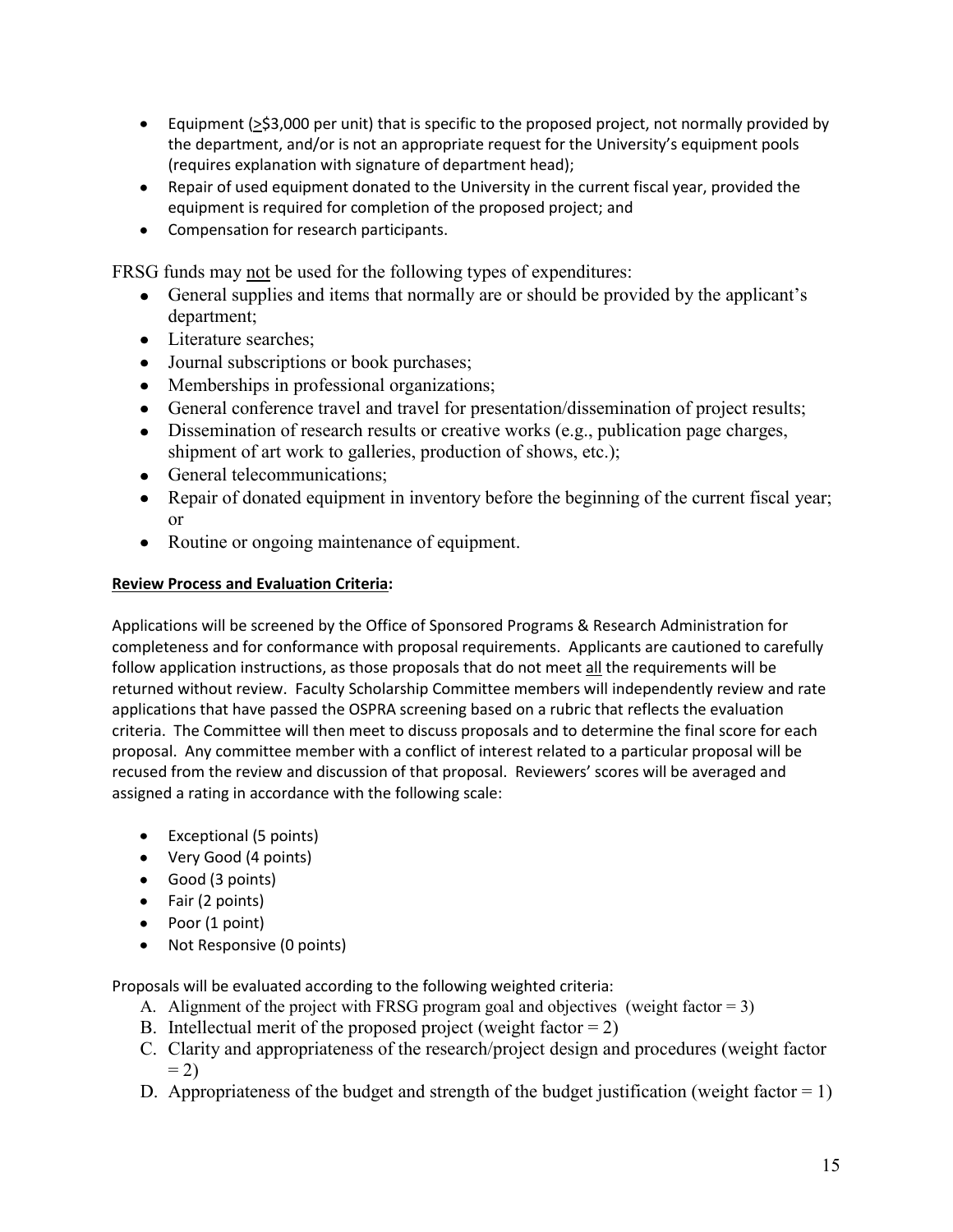E. Likelihood of external funding and/or scholarly publication/presentation of results (weight factor  $= 2$ )

The maximum Proposal Score is 5.00. Only those proposals with an average score of 3.50 and higher will be considered for funding. After considering the budget and budget justification, the Faculty Scholarship Committee may award an amount less than requested. Awards will be made until funds for the competition are exhausted or until all proposals scoring 3.50 or higher are funded, whichever occurs first. Following the selection process, all applicants will be informed of funding decisions and the Proposal Score will be provided to each applicant.

The funding decisions of the Faculty Scholarship Committee are final and cannot be appealed. In the event that funds available for the specific call are exhausted and proposals scoring in the fundable range remain unfunded, applicants will be encouraged to resubmit for the next competition.

## **Other Terms and Conditions of Award:**

- For collaborative proposals, the faculty member whose name first appears on the Application Cover Page will be responsible for financial management of the award and reporting.
- All FRSG funds must be expended in accordance with university policy and procedures in the fiscal year in which they are granted (i.e., by June 30 of the year in which the funds are awarded). Unexpended funds cannot be carried over to the next fiscal year.
- Funds may be requested for one course release during the academic year or, for nine-month faculty, for summer salary (not exceeding 10% of base pay), but not both.
- A proposed course release must be approved in advance by the department head, as evidenced by signature on the budget page.
- If an award includes funding for a course release, no teaching overload will be permitted during that semester.
- Faculty receiving FRSG funding for summer salary may teach summer school and participate in other funded activities, including grants and contracts, subject to the summer compensation maximum of 33.3% of 9-month base for full-time effort during the summer months.
- As a condition of the award, recipients must submit a Project Report by December 15 following the close of the fiscal year in which the award was made. Failure to submit the Final Report will make the recipient of an FRSG award ineligible for future FRSG funding until the delinquent report is received.
- Award recipients will also be required to report annually, for up to  $six(6)$  years following expiration of the award, on scholarly products and extramural funding received that resulted in full or in part from the work funded by the FRSG. Failure to provide such reports will make the recipient ineligible for future FRSG funding until delinquent reports are received.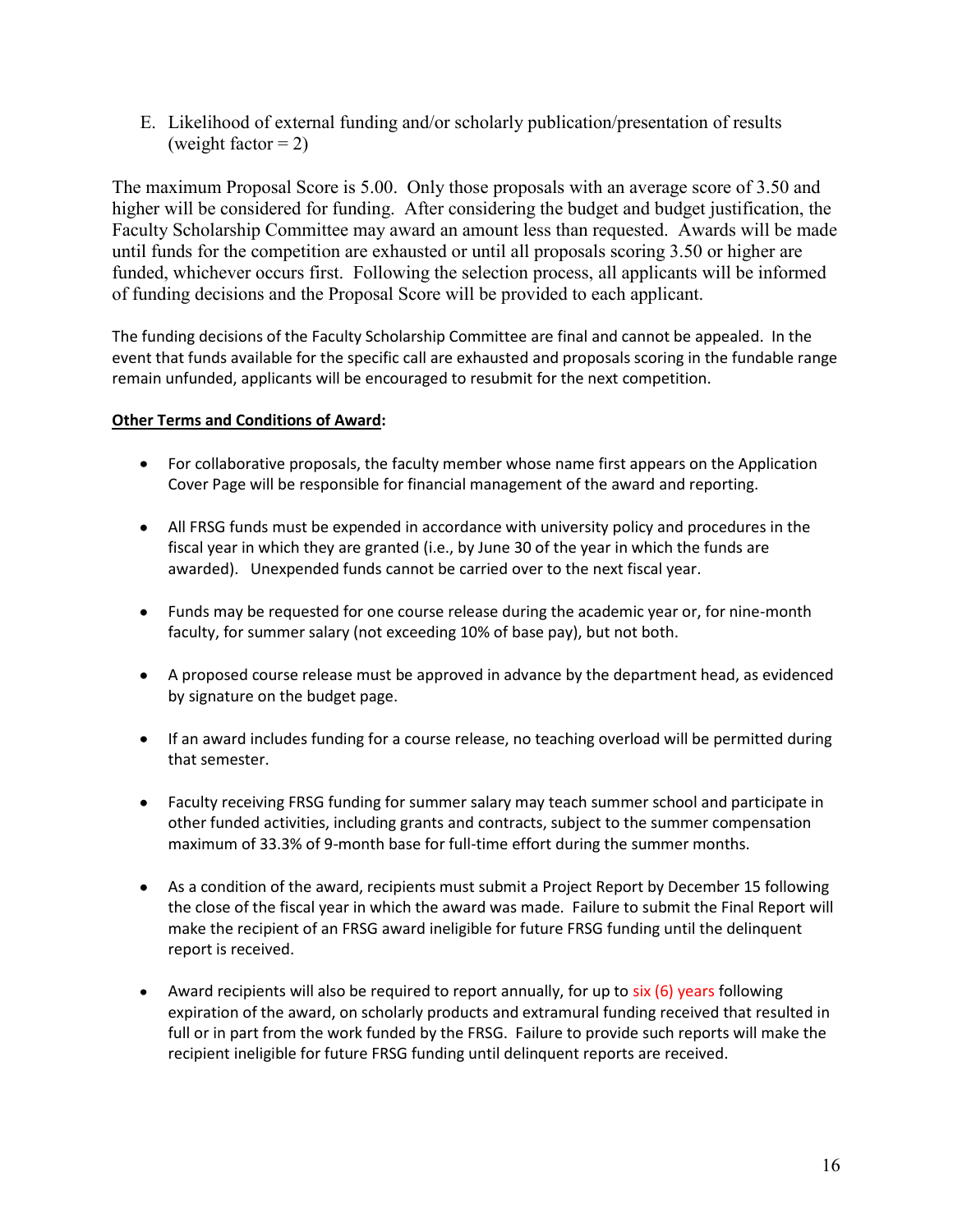• In the event a project funded by the Faculty Scholarship Committee generates unanticipated sales or royalty income for the faculty member at any time in the future, the faculty member agrees to report such income to the Faculty Scholarship Committee and to reimburse the University the amount of the award from the first proceeds received.

#### **Application Instructions:**

- **1. [COVER PAGE](http://www.siue.edu/graduate/internalgrants/pdf/2010_STEP_Cover_Fillable__4_.pdf)**: Download and complete the Cover Page. Include all appropriate contact information along with a brief summary of the research project **in terms understandable to the non-specialist**.
- **2. PROJECT SUMMARY (maximum one-half page, single-spaced):** The Project Summary is not intended to be an abstract of the proposal, but rather a self-contained description of the activity that would result if the proposal were funded. The summary should be written in the third person and should include a statement of objectives and methods to be employed. It must clearly address in a separate statement the intellectual merit of the proposed activity. The Project Summary should be informative to other persons working in the same or related fields and, insofar as possible, understandable to a scientifically or technically literate lay reader.
- **3. ALIGNMENT WITH FRSG GOAL AND OBJECTIVES (maximum one-half page, single spaced):** Provide an explanation of how the proposed project aligns with the objectives of the Faculty Research Seed Grant program as stated in the program guidelines. Tenured faculty must clearly explain how the proposed project differs from their current research or creative program.
- **4. NARRATIVE***:* **Please note that proposals may not be reviewed by specialists in your specific discipline. Care should be taken to write your proposal so that it can be understood by an educated general audience.**

 The narrative should be no longer than **five (5) single-spaced numbered pages** with **1" margins** all around and **double spacing between paragraphs**. The page limitation does not include the cover page, references, budget, budget justification, and biosketch. Use one of the following typefaces:

- Arial 11 points or larger
- Times New Roman 11 points or larger

A font size two (2) points smaller may be used for mathematical formulas or equations; figure, table or diagram captions; and when using a symbol font to insert Greek letters or special characters.

Include the following sections **(with section headers)** in the Narrative:

- A. Introduction and Background: Provide an overview of the research project or creative activity, including a clear statement of the problem/challenge and the objectives of the proposed project. Describe in detail the background to the project, including a review of the appropriate literature in the field.
- B. Intellectual Merit: Provide a statement regarding the intellectual merit of the proposed activity. Intellectual merit may encompass the importance of the proposed activity to advancing knowledge and understanding within the field or across different fields; the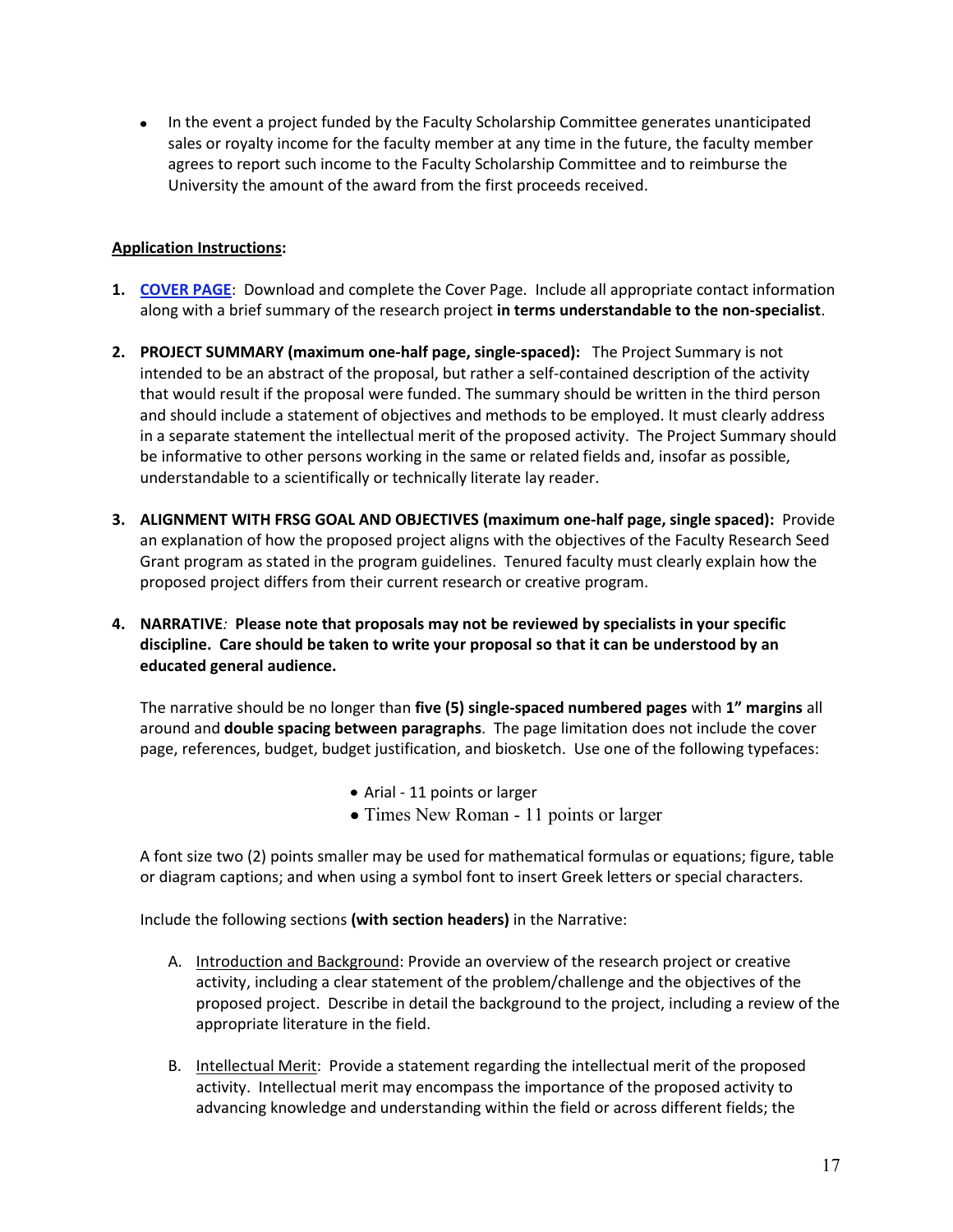qualifications of the applicant to conduct the project based on the quality of prior work; the extent to which the proposed activity suggests and explores creative and original concepts; the conception and organization of the proposed activity; and/or special access to resources.

- C. Project Plan: Provide a detailed description of the methodology to be used to conduct this research or creative activity. Include a project timeline. The description should reflect the nature of the project. Research projects that are experimental in nature should clearly describe the design of the experiment and the methods for acquiring and analyzing data. Non-experimental projects, such as those in the humanities and fine arts, may include a description of the works to be examined, research sources (e.g., library and manuscript collections) and an appropriate plan for carrying out the work.
- D. Anticipated Results: Describe the anticipated results of the project and how they fit into any larger, long-term research or creative plan. Identify possible avenues of dissemination that meet standards for scholarship in the discipline and/or any possible sources of external support that will be pursued to fund continuation, expansion, or next steps in the research project or plan.
- **5. REFERENCES CITED**: Use the publishing conventions of the discipline for each reference cited in the Narrative. If the document is available electronically, the website address also should be identified. Do not include other bibliographic references.
- **6. BUDGET**: Provide a detailed budget using the downloadable **template**. Please review the FRSG Guidelines regarding allowability of costs before completing the budget. If a course release is requested, secure the department head's signature where indicated.
- **7. BUDGET JUSTIFICATION:** Justify the funding request in narrative form **(maximum two pages, single-spaced)**. Each individual line item request on the Budget Request Form must be fully explained and carefully justified. For an equipment request, attach an additional page explaining why the department cannot provide the equipment and why a request for equipment pool funds is not appropriate. This explanation must be signed by the department head.

*Applicants are advised that the reviewers rely heavily on the Budget Justification when making decisions about funding. Explanations that are cursory or justifications that are weak can result in proposal rejection or substantial reduction of award amount.* 

- **8. BIOSKETCH:** Provide a biographical sketch **(maximum two pages).** For collaborative proposals, include a biosketch for each person. The biosketch should include the following.
	- A. Professional Preparation: Provide a list of undergraduate and graduate education and postdoctoral training. For undergraduate and graduate education, provide institution name, major, degree, and year. For post-doctoral training, indicate institution, area, and inclusive dates (years).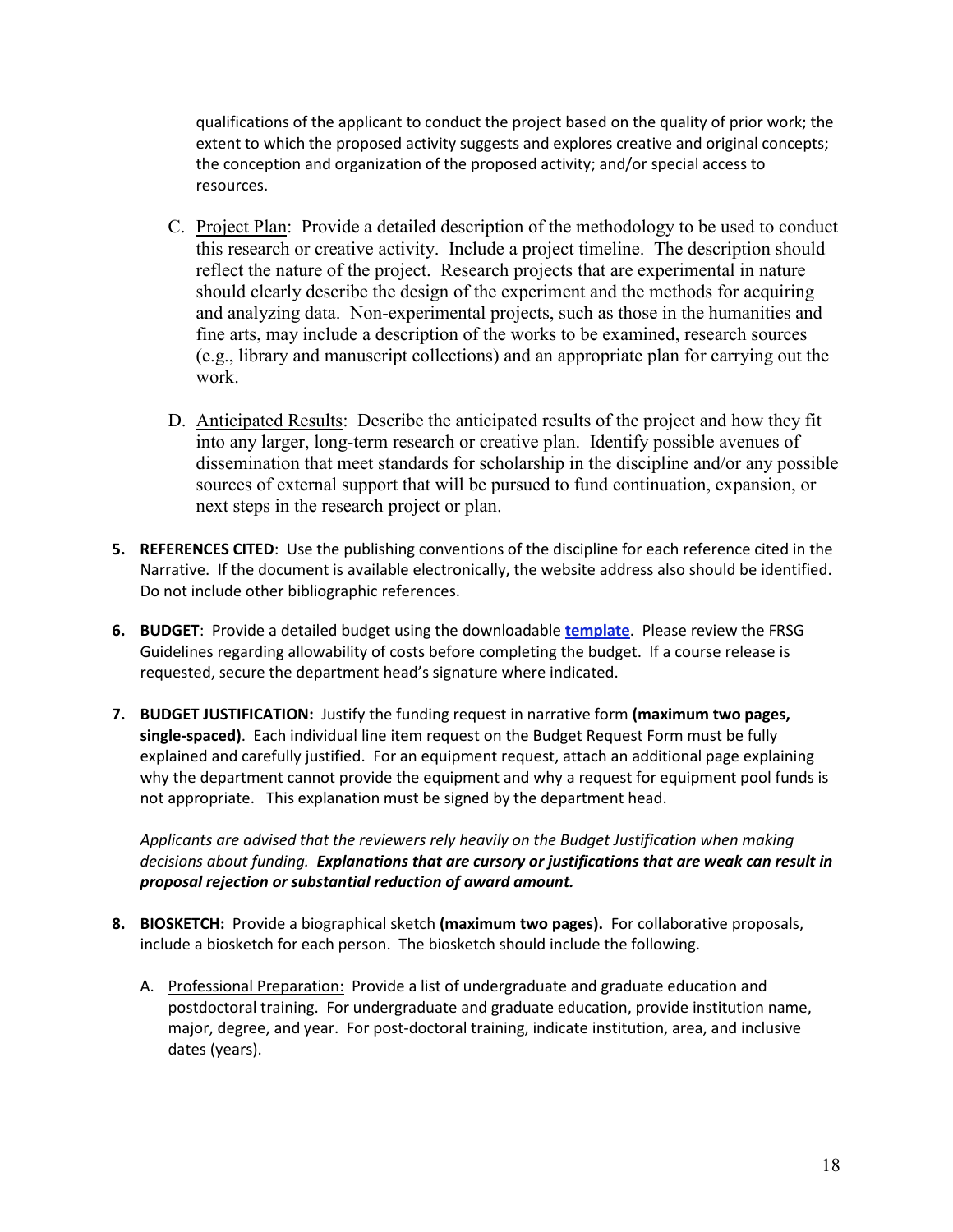- B. Appointments: List, in reverse chronological order, all academic/professional appointments beginning with the current appointment.
- C. Scholarly Works and Related Activities: List up to five (5) peer-reviewed publications, invited presentations, books or book chapters, juried exhibitions, performances, patents, copyrights, software systems developed, or other scholarly activities most closely related to the proposed project; up to five (5) other significant scholarly works, whether or not related to the proposed project; and up to five (5) activities that relate to the proposed project. For publications, use the publishing conventions of your discipline. If the document is available electronically, the website address also should be identified. List only those unpublished manuscripts that have been submitted or accepted for publication (along with anticipated date of publication).
- **9. OTHER SUPPORT SOUGHT AND RECEIVED:** Use the downloadable **table** to report both internal and external requests for financial assistance to support your research or creative activity during the past five years (2005-present). Instructions are included at the top of the form. For collaborative proposals, include a table for each person.
- **10. FACILITIES, EQUIPMENT, AND OTHER RESOURCES (maximum 1 page, single-spaced):** Describe the institutional resources that will be used in the conduct of this project. Resources may include laboratory or studio space, use of equipment, student research assistance, supplies and materials, travel support, photocopying services, computer equipment and software, access to university archives or collections, etc.

*Appendices, letters of support/collaboration, and other supplementary documents are not permitted and, if attached, will not be forwarded to the reviewers for consideration. All pertinent information for review must be contained within the application sections described above.* 

#### **Submission Instructions:**

Proposals must be received by the Office of Sponsored Programs & Research Administration no later than close of business (5:30 P.M. Monday – Thursday and 3:00 P.M. on Friday) on the deadline date noted above. Late submissions will be returned without further consideration. No exceptions will be made. Proposals may be submitted in one of two ways:

- 1. One hardcopy of the proposal, with required signatures included, may be submitted to OSPRA (Room 213, Regional Center for Continuing Education). Applicants are encouraged to handdeliver the proposal rather than using campus mail, as no exceptions will be made for misplaced mail and/or late delivery. Please ensure that the OSPRA staff person receiving your submission stamps your proposal with date and time received.
- 2. The proposal may be submitted electronically as a PDF attachment to an email to [FRSG@valdosta.edu.](mailto:FRSG@valdosta.edu) (Note that the "sent" electronic time stamp will be used to determine if the submission deadline is met.) The proposal must be signed and assembled in order with each page properly oriented, and the document must be legible. Software for managing PDF files, such as Adobe Acrobat Professional and Nuance PDF Converter Professional, may be required. Adobe Acrobat Professional is available for a nominal cost from the Division of Information Technology.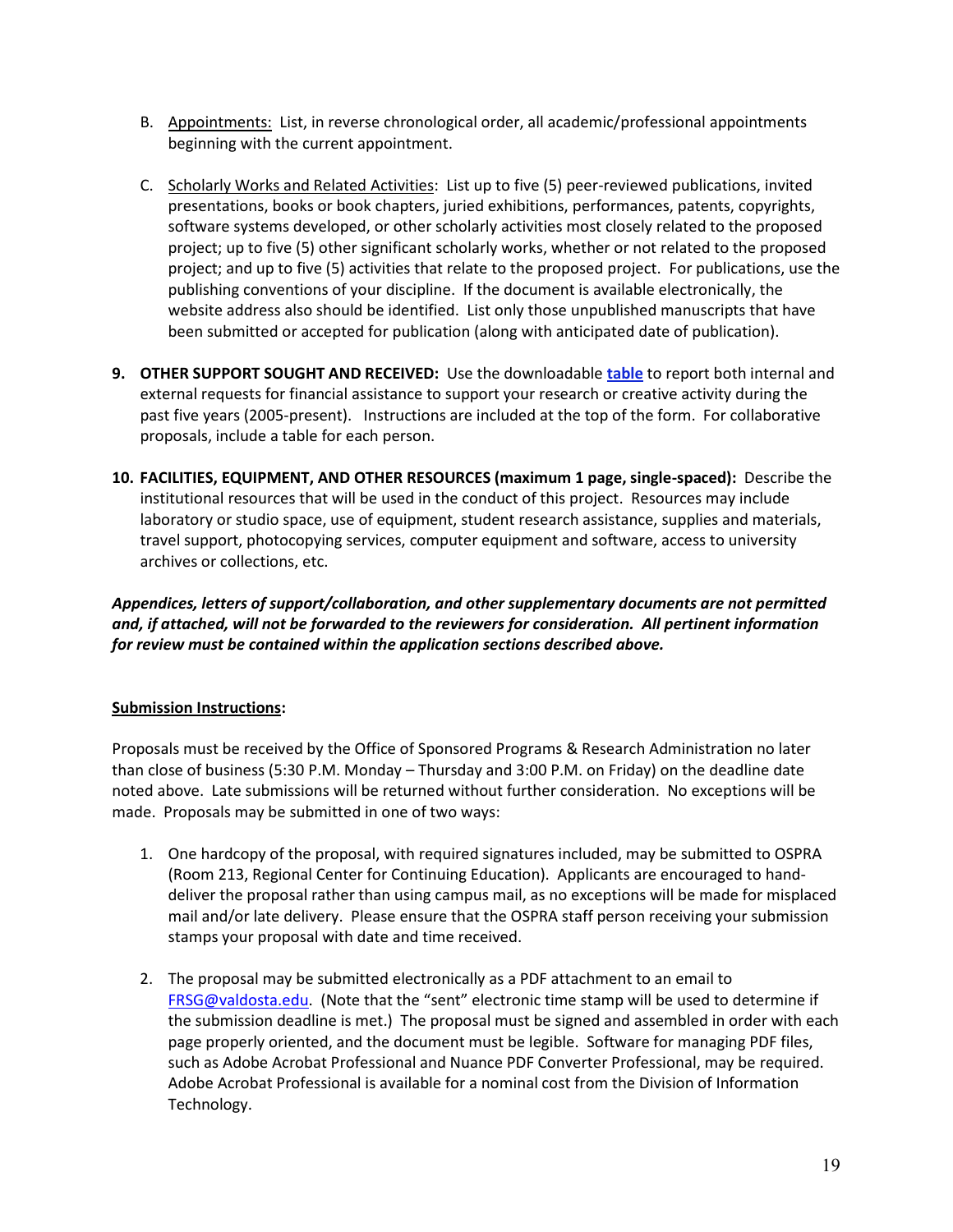# **Members and Visitors Present:**

P. Schloss, President (absent)

P. Gunter, Interim Provost/Vice President, Academic Affairs

J. Rickman, Executive Secretary

V. Whisler, Parliamentarian\*

# \* **Indicates the individual assigned a proxy**

# **Ex-Officio Senators:**

| J. Crawford (absent) |
|----------------------|
| J. Gaston            |
| K. Hull              |
| J. Lee               |
| R. Mast              |
| C. Richards          |
|                      |

# **College of Arts:**

| Conce of the co. |                      |             |
|------------------|----------------------|-------------|
| *M. Elliott      | *B. Finson           | D. Harmon   |
| P. Neal(absent)  | E. Nielson           | L. Orenduff |
| M. Savoie        | K. Sodowsky (absent) |             |

# **College of Arts & Sciences:**

| J. Allard          | D. Baracskay        | S. Barron           |
|--------------------|---------------------|---------------------|
| *L. Bejarano       | <b>B.</b> Bergstrom | R. Carpenter        |
| M. Davey           | J. Elder (absent)   | N. Elliott (absent) |
| S. Fares           | R. Gladwin          | S. Gray             |
| J. Kassel (absent) | A. Kumar            | *J. Lambert-Shute   |
| *J. Merwin         | P. Moch             | *O. Nikolova        |
| C. Serran-Pagan    | M. Smith            | T. Thompson         |

# **College of Business Administration:**

| B. Caster | *A. Cseh  |
|-----------|-----------|
| F. Ware   | E. Walker |

# **College of Education:**

| K. Adams    | C. Conner       | *B. Dixey            |
|-------------|-----------------|----------------------|
| G. Doepker  | M. Gorham-Rowan | R. Hannibal (absent) |
| *S. Kohn    | L. Leader       | L. Lu                |
| *Y. Mat Som | C. Prater       | S. Raab              |
| A. Rieger   | N. Scheetz      | *C. Talor            |
| *V. Whisler |                 |                      |

# **College of Nursing:**

D. Weaver

L. Orenduff

\*C. Lipscomb